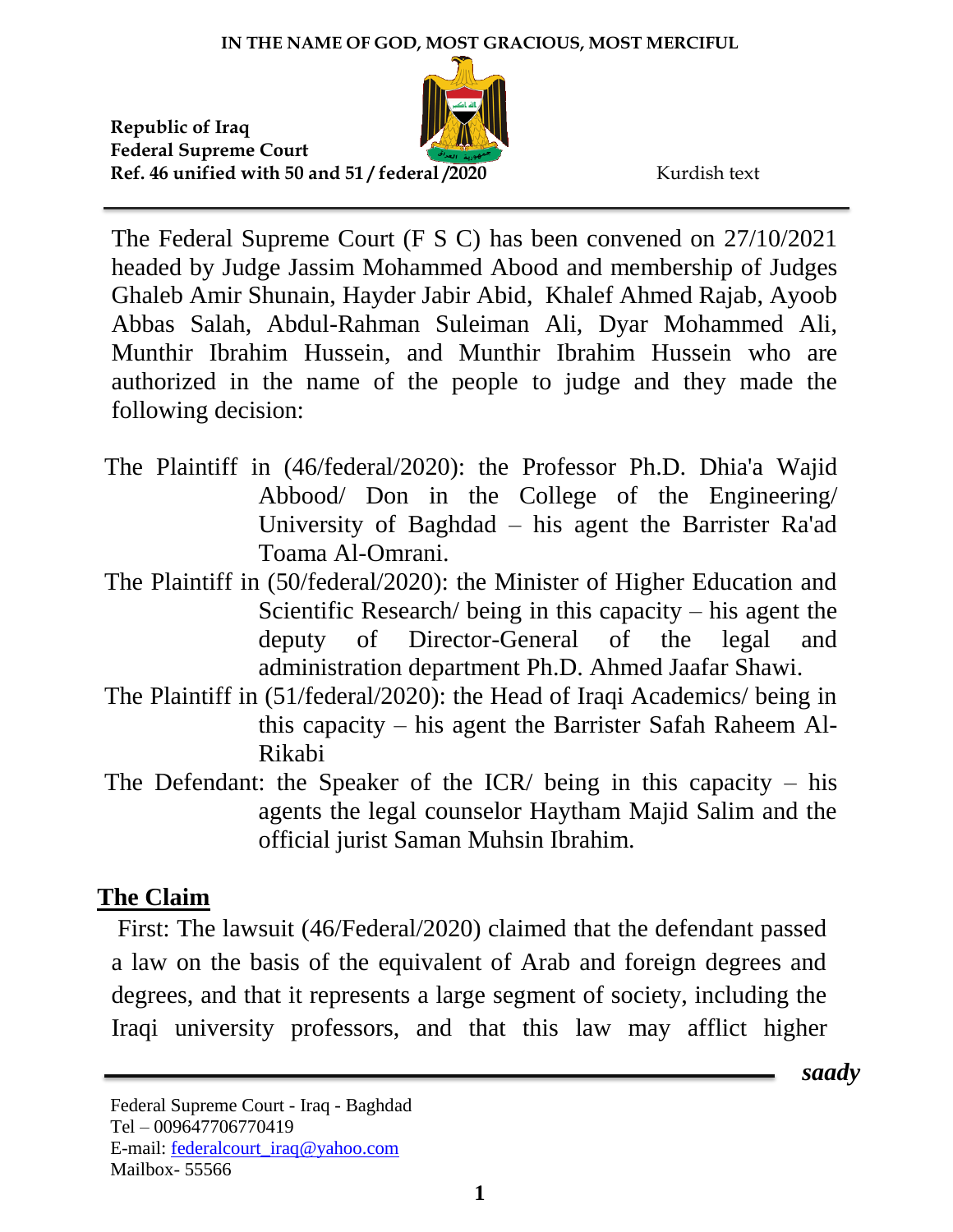

education in Iraq and erase scientific sobriety in institutions and harm the scientific reputation and social standing of holders of higher degrees of academics and employees and to defend its right and the rights of all those affected by this law, which affects the rights, interests, and dignity of human beings. The Iraqi appealed his unconstitutionality to this court in all and some of his articles for the reasons he cited in the petition, asking for the ruling that the provisions of the law are unconstitutional and to reject it. The case was registered with this court in number (46/federal/2020) and the legal fee was paid in accordance with paragraph  $(3<sup>rd</sup>)$  of article  $(1)$  of the Rules of Procedure of the Federal Supreme Court No. (1) of 2005 and informs the defendant/ in addition to his job with her petition and document In accordance with the provisions of article (2/first) of the aforementioned system, his agents answered the answering regulations of 20/12/2020 and requested that the plaintiff's case be dismissed and charged fees and expenses for a number of reasons, including the lack of conditions stipulated in article  $(6/1, 2<sup>nd</sup>, 3<sup>rd</sup>, 4<sup>th</sup>$  and  $6<sup>th</sup>$ ) of the Bylaw of the Federal Supreme Court.

Second: The plaintiff claimed that on 28 October 2020, the defendant voted to pass a law on the basis of arab and foreign degrees equivalent to certificates and degrees, which was not accompanied by the approval of the President of the Republic, and after the legal period was published in the Iraqi Gazette (Issue 4608 on 21/12/2020) with the number (20) of 2020, he initiated an appeal to this court because, when the defendant issued the law in question, he violated the provisions of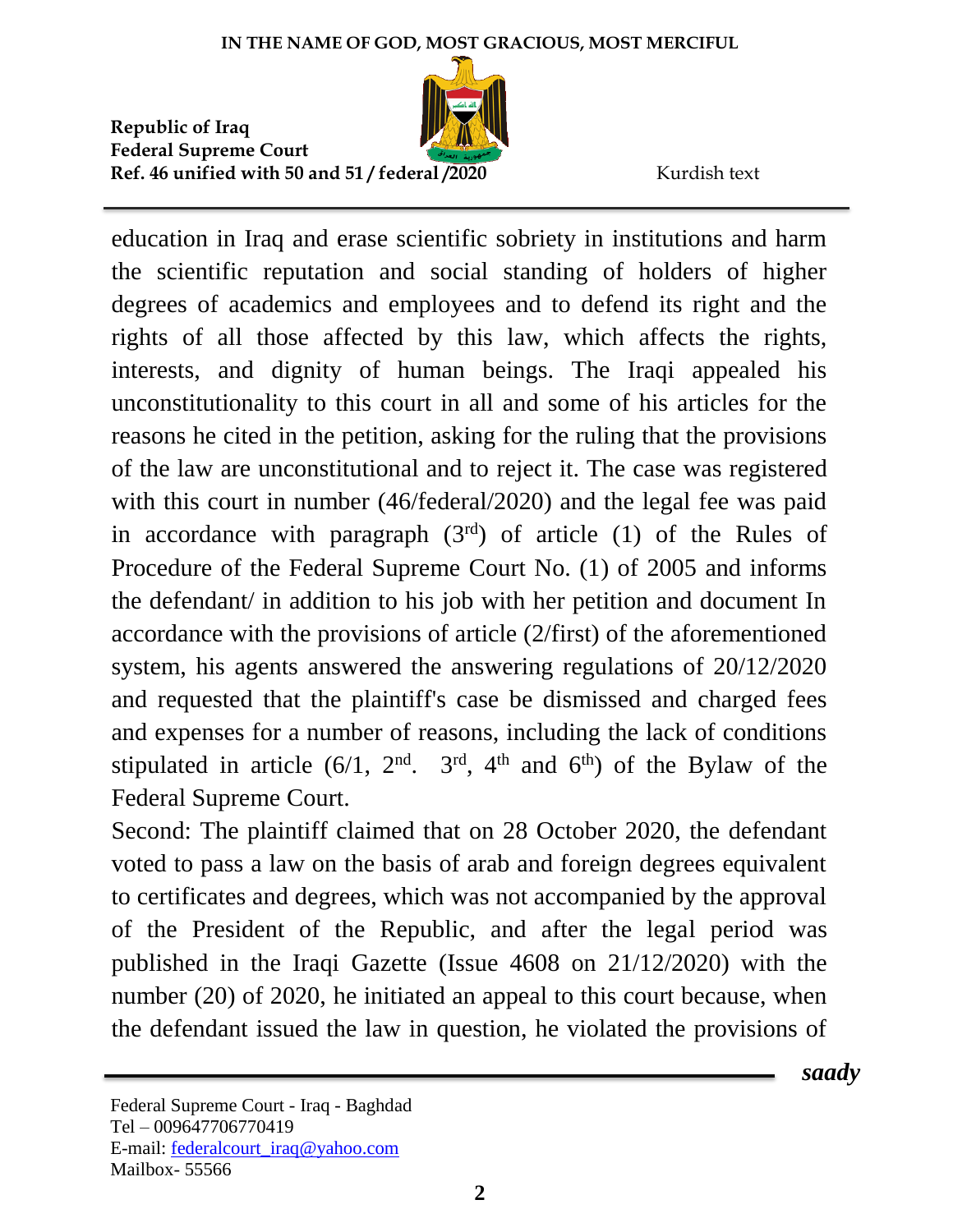

articles (47), (60/I) and (80/ 1<sup>st</sup> and  $2<sup>nd</sup>$ ) of Constitution, and what the Federal Supreme Court has settled on, which adopted a constitutional principle that has taken root in many of its provisions, including (43/federal/2010 on July 12, 2010) and (83/ federal/ media / 2018 on 10 July 2018), and other provisions where the court argued that (proposals for laws) submitted by members of the Council of Representatives, or one of its competent committees to the executive branch (presidency of the Republic or the Council of Ministers), to study them and make them in the form of bills if they do not intersect with constitutional provisions and laws and are consistent with the general policy of the state and with multiple plans in all areas, thus we are in the proper application of the principle of separation of powers under article (47) of the Constitution and the principle of sharing functions under articles  $(60/1<sup>st</sup>)$  and  $(80/1<sup>st</sup>$  and  $2<sup>nd</sup>)$  of the Constitution, and the provisions of the law in question have arranged a large financial burden on the public treasury without taking the government's opinion or approval as well as The failure of the Presidency of the Republic to ratify the law because of the existence of a financial side of its legislation consisted of the text of articles  $(12/1<sup>st</sup>)$  and  $(13/1<sup>st</sup>$  and  $2<sup>nd</sup>)$  of it, in addition to the fLaw that the defendant is unique in the legal drafting of the law in question contrary to the provisions of article  $(80/1<sup>st</sup>$  and  $4<sup>th</sup>)$  of the Constitution, which gave the Council of Ministers the power to plan and implement the public policy and plans of the state. This uniqueness, which was made separately from the executive branch in general, including the President of the Republic, part of which is based on the text of the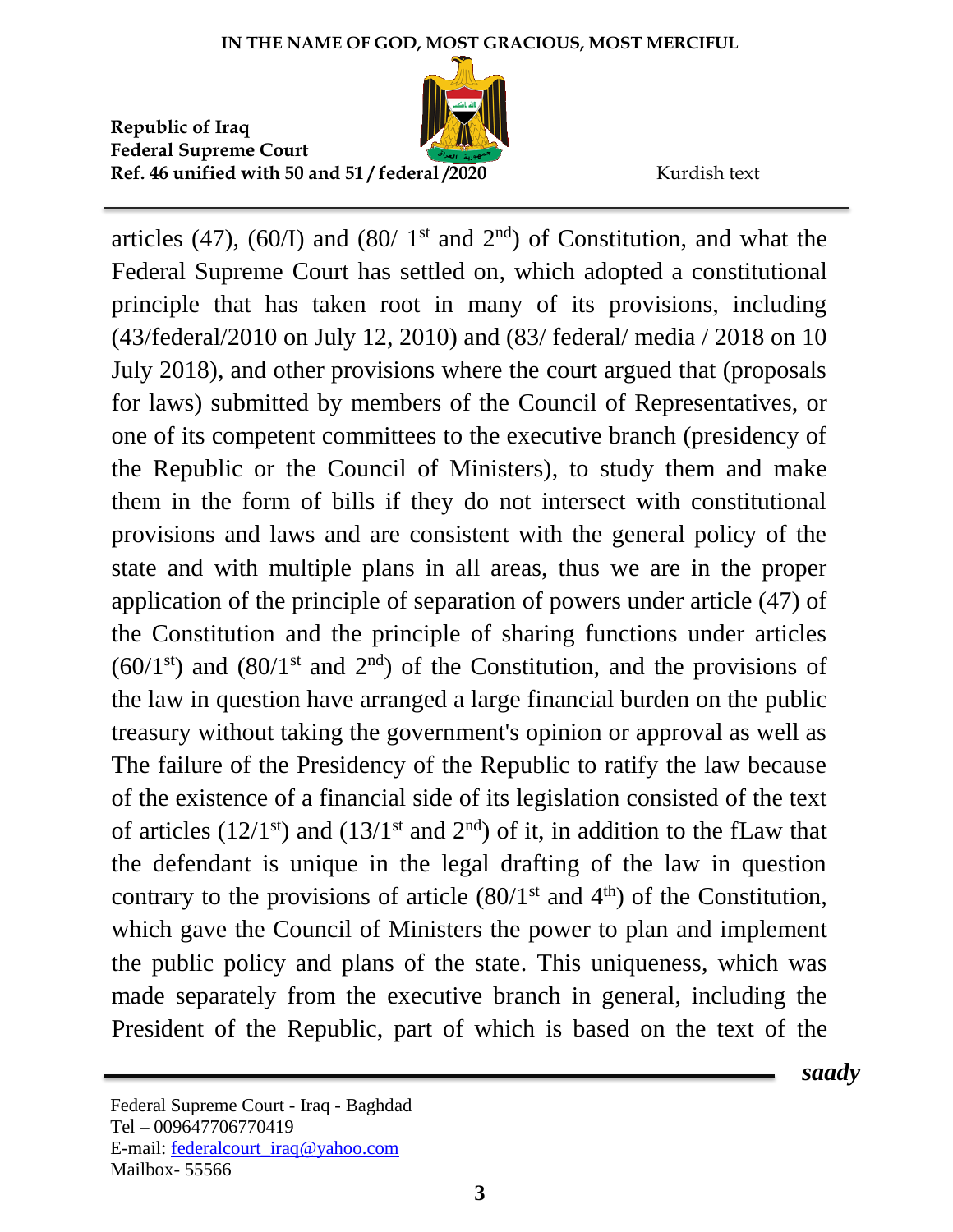

article (66) of the Constitution, and the Ministry of Higher Education and Scientific Research in particular, which led to the creation of a law that does not achieve scientific sobriety, and is full of imbalances, which summarized the following: Alif. The title of the legislation was special (on grounds equivalent to Arab and foreign degrees) while its texts contained provisions that had nothing to do with the foundations equivalent to certificates organized by special laws such as (University Service Law, School Leave Law, Civil Service Law, Accountability and Justice Law) and its provisions have also amended some of the provisions of these laws in a legal precedent not undertaken by the legislative formulations. Beh. The law issued the scientific competence of the Ministry of Higher Education and Scientific Research stipulated in Article (4) of the Ministry Law No. (40) of 1988 amended (laying the foundations for the evaluation of Arab and foreign degrees and degrees after secondary school...). Teh. Article  $(2/1<sup>st</sup>)$  neglected the work of the scientific committees and therefore there will be a significant failure in determining and studying the number of units required and determining the exLaw competence and scientific clearing materials required between the overlapping disciplines, and the clause (II/E) of the same article was entrusted to the Ministry of Education equivalent certificates issued by the Faculty of Open Education while it is a college of the Ministry of Education and therefore the certificate issued by it is an Iraqi certificate that does not need to issue a decision to evaluate it because it is organized under the law of the Educational College Open No. (169) for 1998, and if this principle is adopted, all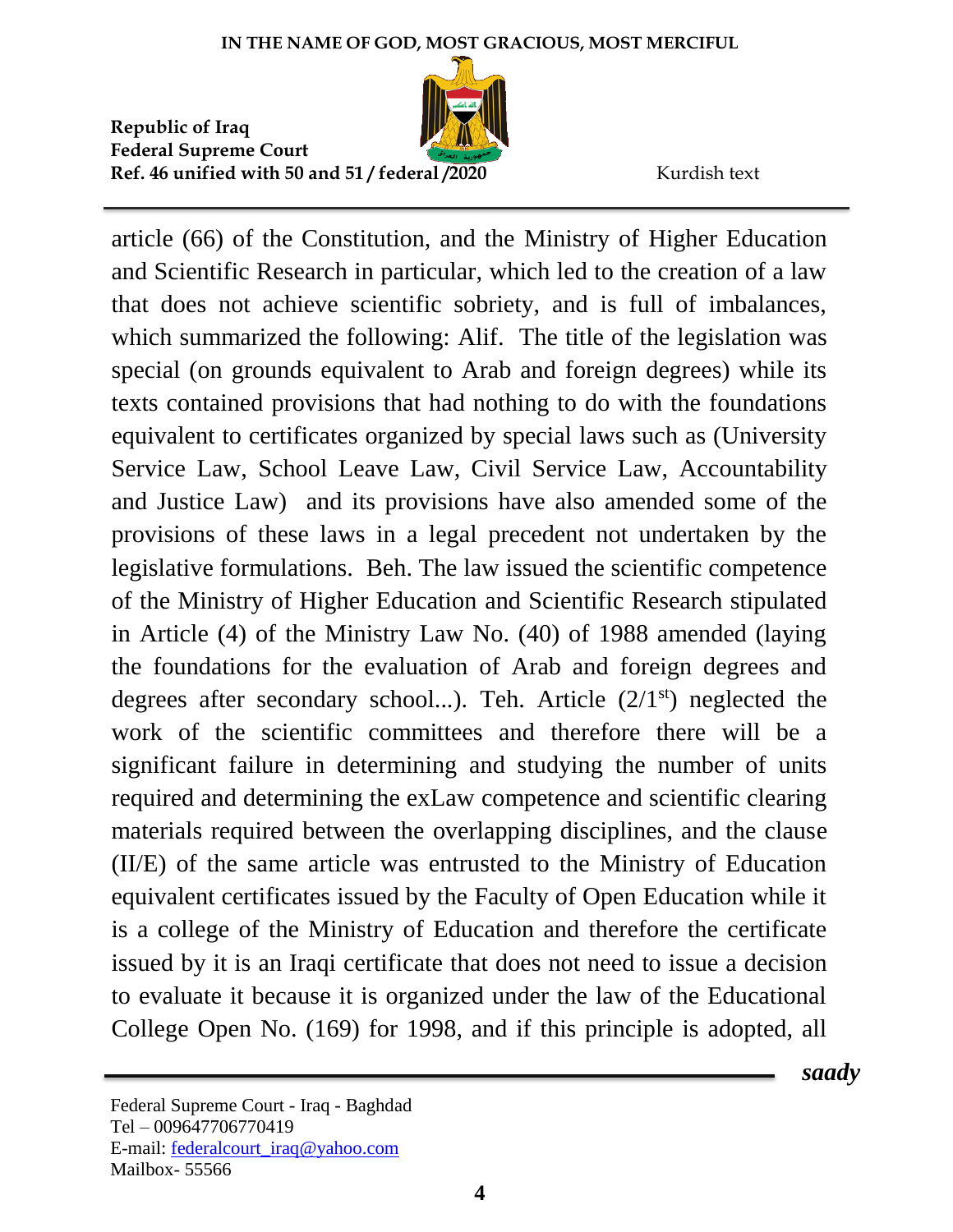

certificates granted from within Iraq must be equated from government institutions that are not administratively subject to the Ministry of Higher Education, such as the Judicial Institute and the Colleges of Endowments. Tha. Article (2/II/a) of the Law and within the functions of the Certificate Equivalency Section (Equivalence of Certificates of Special Degrees) and article (12) of this Law distinguished members of the Council of Representatives, ministers, those of their degree or agents, those of their degree, general managers and those of their degree and higher special degrees, who are assigned to public service, from other students, which is contrary to the constitutional principles stipulated in the Constitution equally before the law without discrimination and represents a violation of the principle of equal opportunities for all Iraqis. Jim. The law in question confiscated the ministry's right in accordance with the laws in force to determine the structure necessary to exercise its functions when it established a specific structure for the Department of Missions and Cultural Relations. Ha. Article  $(3/3^{rd})$  of the Law stipulates the tasks of the evaluation people in the Department of Missions and Cultural Relations by conducting the processes of equation and evaluation of the certificate to ensure that they meet the procedural aspects and this does not extend to the scientific aspects of the contents of letters and frameworks, including the confiscation of the right of the Ministry to follow up on the scientific sobriety of letters and frameworks and limit the role of the ministry to procedural matters only without scientific and this matter reflects negatively on the sobriety of higher education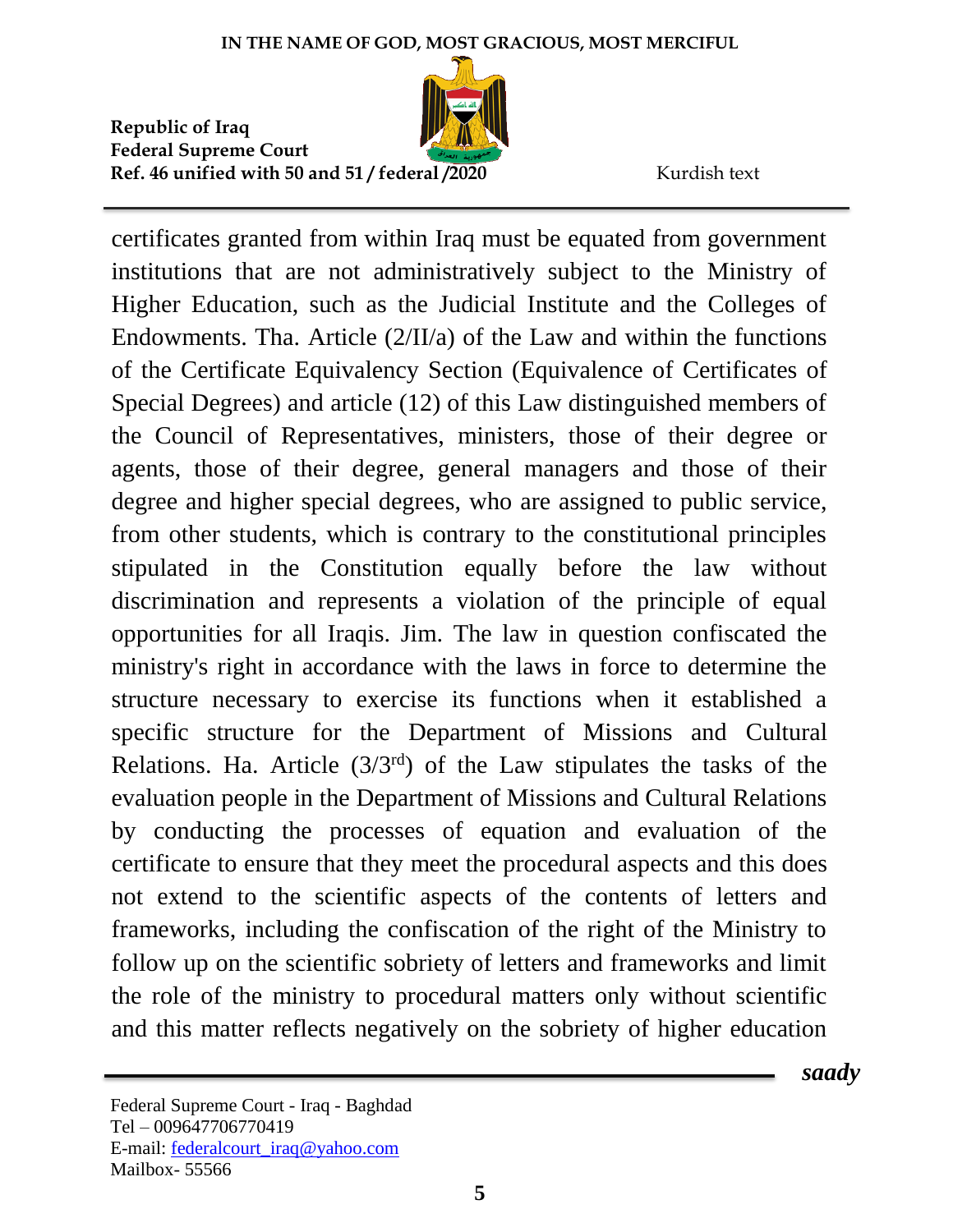

in Iraq, as included in paragraph  $(4<sup>th</sup>)$  of the same article the possibility of using specialists and relevant scientific and technical bodies by the certificate equivalent section and did not indicate the tasks assigned to these specialists and what is the scientific and technical body, and the provision  $(5<sup>th</sup>)$  of the same article that the procedures of equation and evaluation must be completed within a maximum period of 45 days from the date of the application of equation and evaluation and did not show the impLaw if the procedures are not completed. Kha. Article  $(5/1<sup>st</sup>$  and  $2<sup>nd</sup>)$  did not specify the stay period for students of higher diploma and baccalaureate and all scientific and human disciplines, while the law specified it in the study of master's and doctoral studies, which means recognition of primary study through affiliation or distance study and in open colleges or correspondence, which disturbs the sobriety of scientific certificates. Dal. Article (5/3rd) of the Law contained two conditional paragraphs: (Alif- when the student gains a university certificate. Beh- in the case of attaining a first high additional certificate) and this item did not indicate the impLaw of achieving these requirements. Thal- Article  $(6/2<sup>nd</sup>)$  of the Law included setting the minimum duration for obtaining a candida certificate and the law did not specify the definition of the term. Ra- The length of stay for study outside Iraq has been reduced under article  $(6/4<sup>th</sup>)$  of the law to four months related or separate for theoretical studies, which is contrary to the small duration of the study courses for many studies, and the law came up with a new principle, namely the possibility of recognizing remote study by not requiring related or separate residence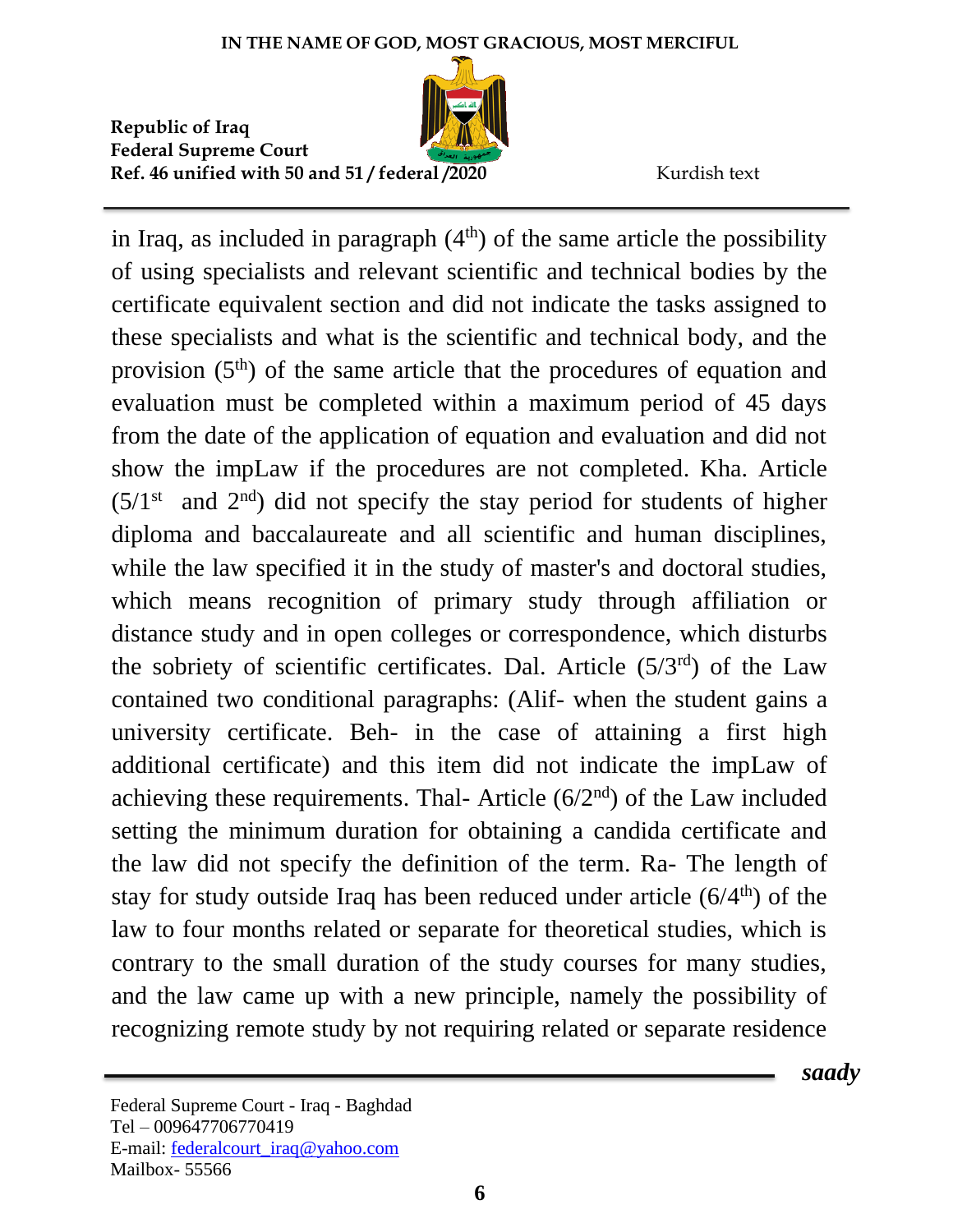

for research study and did not specify who decides whether the study is theoretical, laboratory or applied if the role of the Division Procedural only and unscientific and what supports that book sent to the Council of Representatives in the number 1526 of 16/8/2020 which includes that the draft amendment of instructions the basis equivalent to the certificates sent to the Council of State is commensurate with the current circumstance to equalize certificates and does not require the issuance of a law. Zin- Article (7) of the Law did not indicate that the Ministry did not recognize remote study or affiliation as it was in the instructions based on the basis equivalent to the certificates canceled under the contested law, nor did paragraph  $(3<sup>rd</sup>)$  of the same article refers to the equation and evaluation of certificates issued by parent universities or branches of these universities in other countries in accordance with the grounds set out in the provisions of this law and this provision did not indicate the provision in the case of the insecurity of the branch and the lack of approval to establish it in accordance with the rules of this law. Law No. (25) of 2016 if the branch is in Iraq. Sin-The text of the article (10) of the law in question obliged the section equivalent to certificates to refer certificates that cannot be equated in accordance with this law to the opinion body for decision, while the text of the article (11) of the law in question gave the Minister the power to agree to evaluate and equalize certificates that do not meet the conditions of residence and the law does not indicate the provision of the opinion body supports the decision of the certificate-equalization section in not evaluating the certificates for violating the residency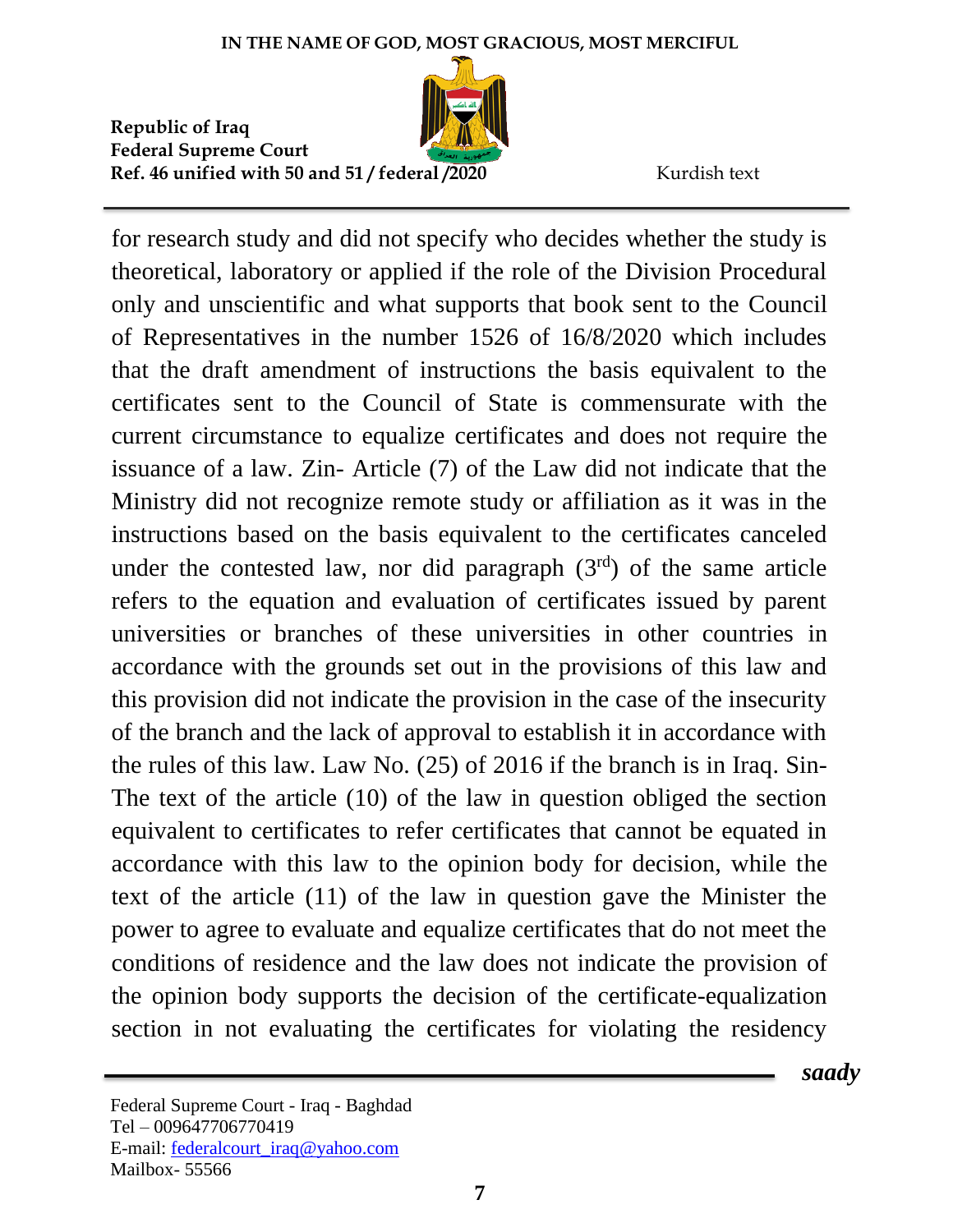

requirement. Article  $(12/1<sup>st</sup>)$  of the Law is in contravention of the provisions of the School Leave Law No. (14) of 2009 and the instructions for its implementation no. (165) of 2011 by allowing employees and those with special grades to complete their studies during the period of employment to grant school leave regardless of age without indicating the purpose of this text and the extent to which the scholarship is useful for state employees if their age is close to retirement and the extent to which employees can carry out their contrLawing obligations by serving the state departments. The duration of the study to benefit from the experiences gained from the study and this leads to the waste of the state's financial resources spent on students without benefiting from their experiences, which represents the purpose of granting school leave, as the law in question did not indicate the extent to which members of the Council of Representatives and higher grades in charge of public service retain their qualities when granting them school leave, in addition to the defendant violated article  $(49/6<sup>th</sup>)$  of the Constitution, which stipulated (it is not permissible to combine the membership of the Council of Representatives with any work or work or Another official position. Sad- Article (2<sup>nd</sup>) of the article (12) stipulates that holders of higher certificates from civil servants or public servants other than those of the Ministries of Higher Education and Scientific Research and the Ministry of Education should be granted the scientific title as an exception to the Law of the Ministry of Higher Education and Scientific Research, and did not indicate the purpose of granting the scientific title to non-stakeholders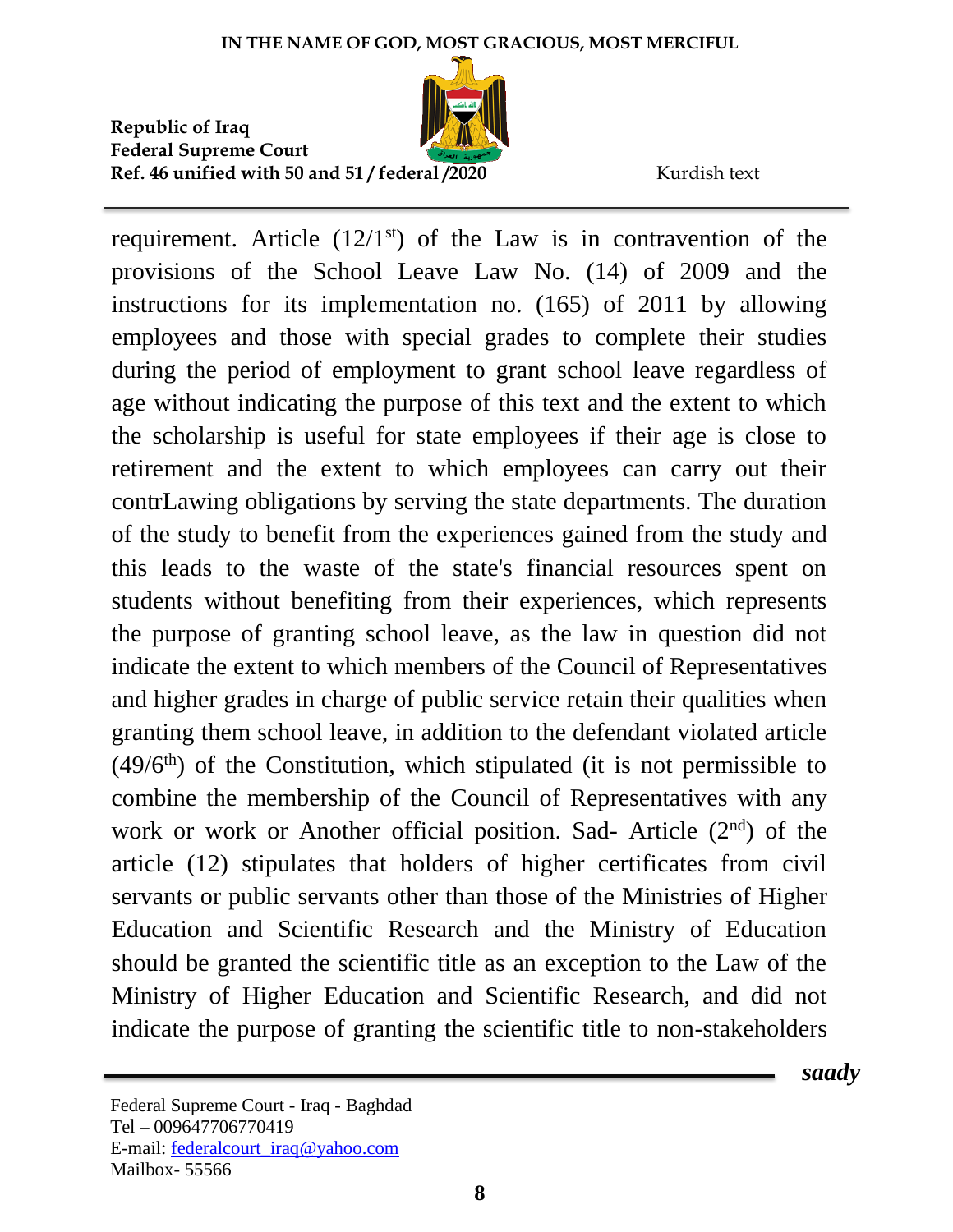

on the academic side and it is related to the scientific aspect, as this provision is not found in all comparative laws in other countries. Article  $(13/1<sup>st</sup>)$  of the law in question provides for a review of requests to equalize previous certificates that have been rejected or not decided (based on legal provisions in force at the time), which is contrary to the principle that laws cannot be retroLawive to the past and arranges a financial obligation on the treasury. Ta- Paragraph  $(2<sup>nd</sup>)$  of the article (13) arranged financial obligations on the ministries without taking into account the government's opinion by requiring ministries to calculate the tuition certificates of the employees who received them without study leave or without the consent of their departments and for allowance, promotion, and retirement without taking into account the need for competence and the compatibility of the certificate with the public functions of the recipients and was contrary to the text of articles (14) and (16) of the Constitution. Dhad- The law challenged in the article  $(14/2<sup>nd</sup>)$  excluded many categories of related or separate length of residence and guaranteed privileges for groups at the expense of other categories, which violates the principle of equality before the laws for all Iraqis provided for in the Constitution, and paragraph  $(3<sup>rd</sup>)$ of the same article opposes the objectives for which the Accountability and Justice Law No. (10) of 2008 were passed, in addition to violating article  $(19/6<sup>th</sup>)$  of the Constitution, which stipulated that everyone has the right to Treated fairly in judicial and administrative proceedings. Ain- There is no justification for article (15) of the law in question, which includes recognition of the equivalence of certificates issued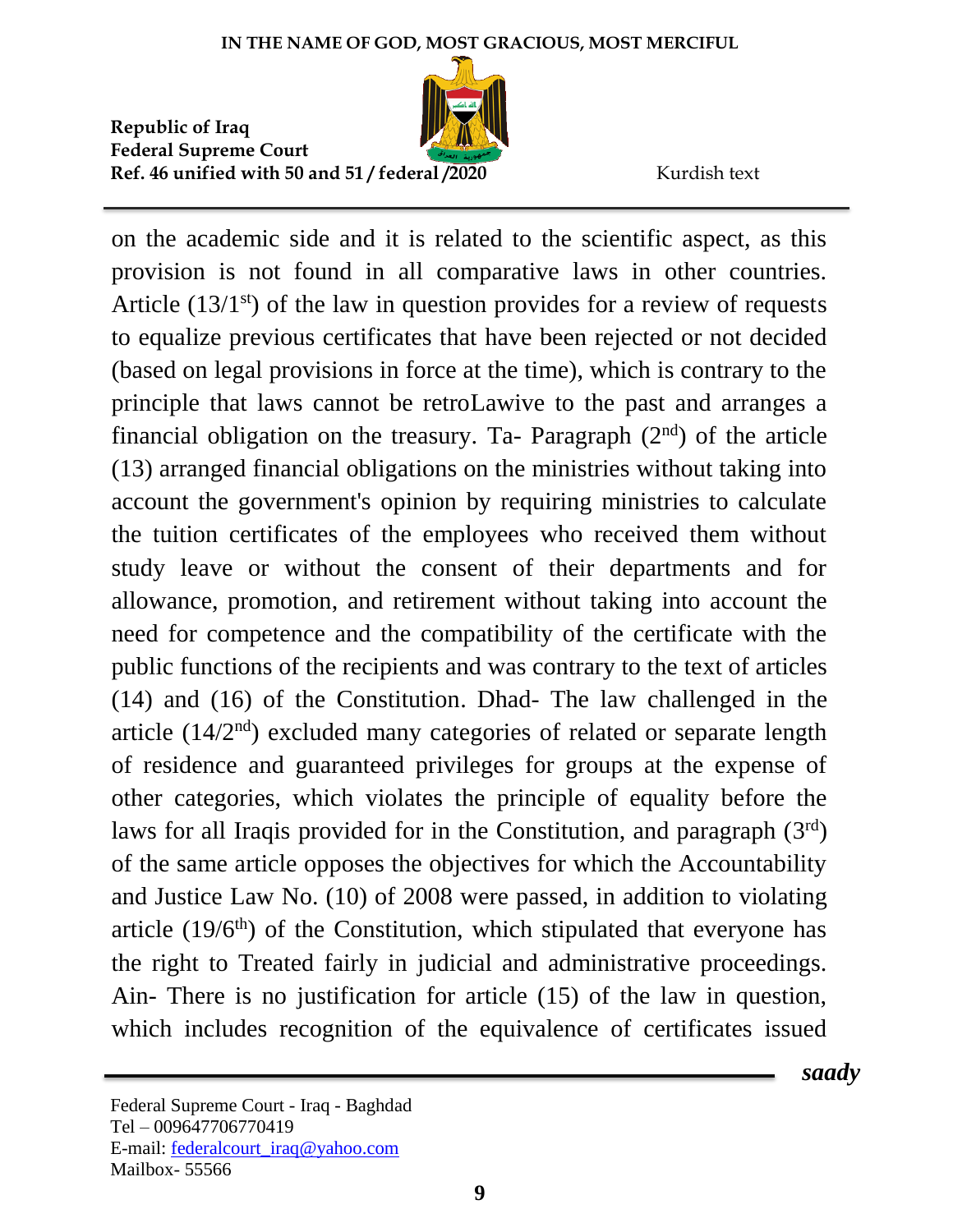

 *saady*

under the instructions equivalent to certificates No. 5 of 1976, as this is a legal axiom because the said law does not eliminate the legal implications under laws in force at the time, and this provision is contrary to the text of the article  $(13/3<sup>rd</sup>)$  in terms of the logical sequence of legislative drafting, as the latter text referred to the abolition of instructions No. (5) for a year. 1976 The law then referred to the text of the article (15) as recognizing the equivalence of the certificates issued under it. Ghain- The law in question did not include a provision that instructions could be issued to facilitate the implementation of the law, contrary to the legal contexts adopted in the Iraqi legal organization. Fa- Article (16) of the law in question has returned the law to effect from the date of its vote, including the confiscation of the powers of the President of the Republic stipulated in article (73) of the Constitution to ratify and pass laws, and the law is usually effective from the date of publication and the knowledge of all of it. Qaf- The rationale is contradictory to the legal provisions in this law, as many of these texts have nothing to do with maintaining scientific sobriety and adopting objective criteria and are not in line with the legislative objective contained in the positive reasons. What was legislated did not represent a solution to a problem of a general nature experienced by Iraqi society, but rather texts developed to accept violations or cases that departed from the ruling instructions for the basis of the equation of certificates No. 5 of 1976, which will empty the public service of its stability and rob the administration of its discretion and become subject to the moods of its employees as well as the

Federal Supreme Court - Iraq - Baghdad Tel – 009647706770419 E-mail: [federalcourt\\_iraq@yahoo.com](mailto:federalcourt_iraq@yahoo.com) Mailbox- 55566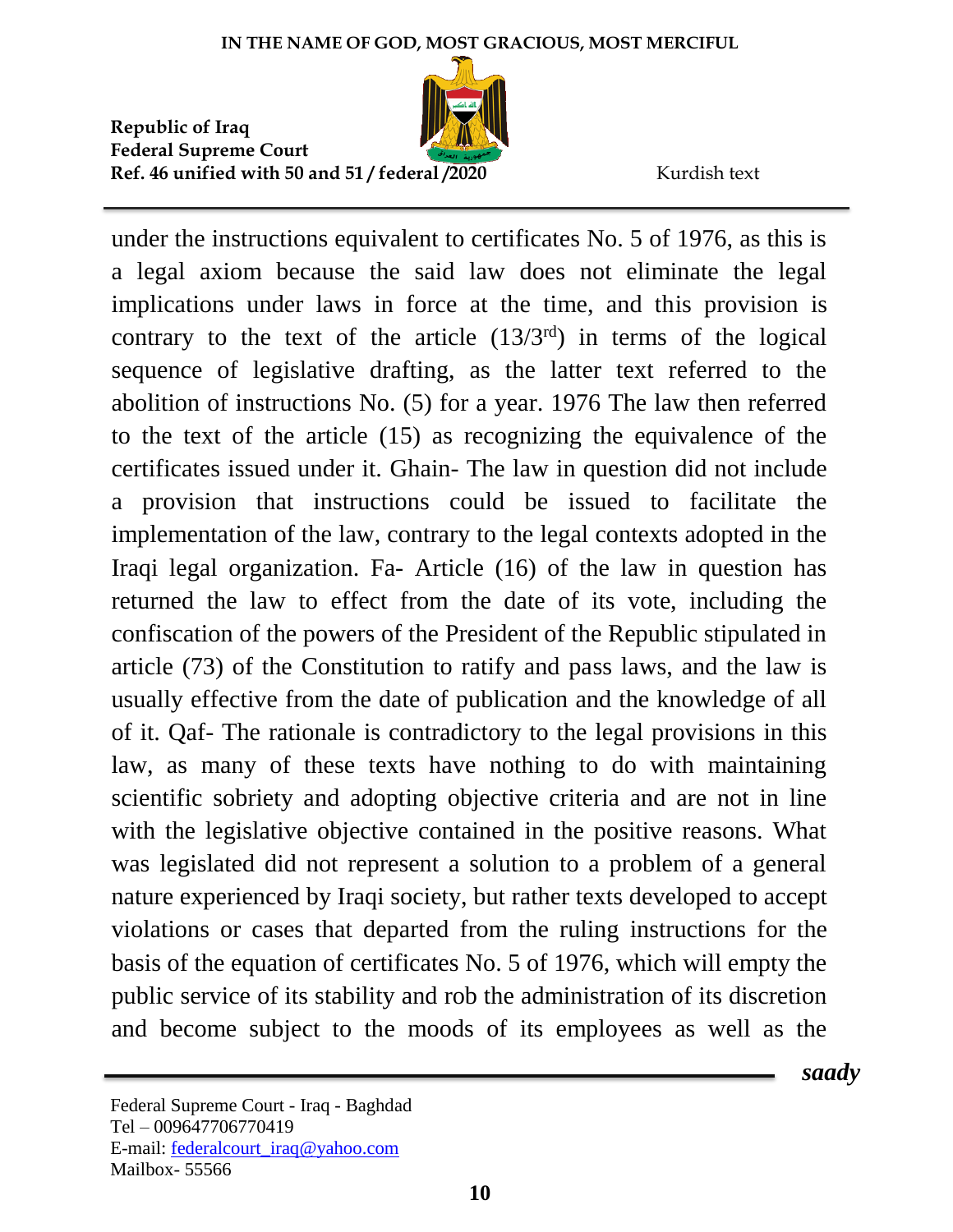

reverse effect of inLawion and preoccupation with it under the pretext of studying, the defendant has violated article (34/first) of the Constitution, under the provisions of this law, education is no longer a basis for the progress of society and leads to the reluctance of students to apply for postgraduate studies in Iraqi universities and go to study outside Iraq because of the lack of conditions for the advancement of society. Scientific sobriety leads to the depletion of hard currency. For all the above, the plaintiff asked the Federal Supreme Court to rule that Law No. 20 of 2020 was unconstitutional, to cancel all its effects, to charge the defendant with the costs of the case, and to charge the lawyers. The case was registered with this court in the number (50/Federal /2020) and the legal fee for it was met in accordance with the provisions of article  $(1/3<sup>rd</sup>)$  of the aforementioned system and informs the defendant in addition to his job in its petition and documents in accordance with the provisions of article (2/II) of the above-mentioned system, and his agents replied with an answering list concluded that the president's failure to ratify the law does not constitute an example or breach of procedures. Proposals for laws should not be sent to the executive branch in accordance with the rules of procedure of the Council of Representatives, Nor is it right for the plaintiff to replace those who have the right to appeal in this aspect (the Council of Ministers and the Minister of Finance) because it is not legally mandated to cover the financial burdens of the legislation and does not harm it in this respect, and article  $(80/1<sup>st</sup>$  and  $4<sup>th</sup>)$  of the Constitution did not mention the competent authority of the legal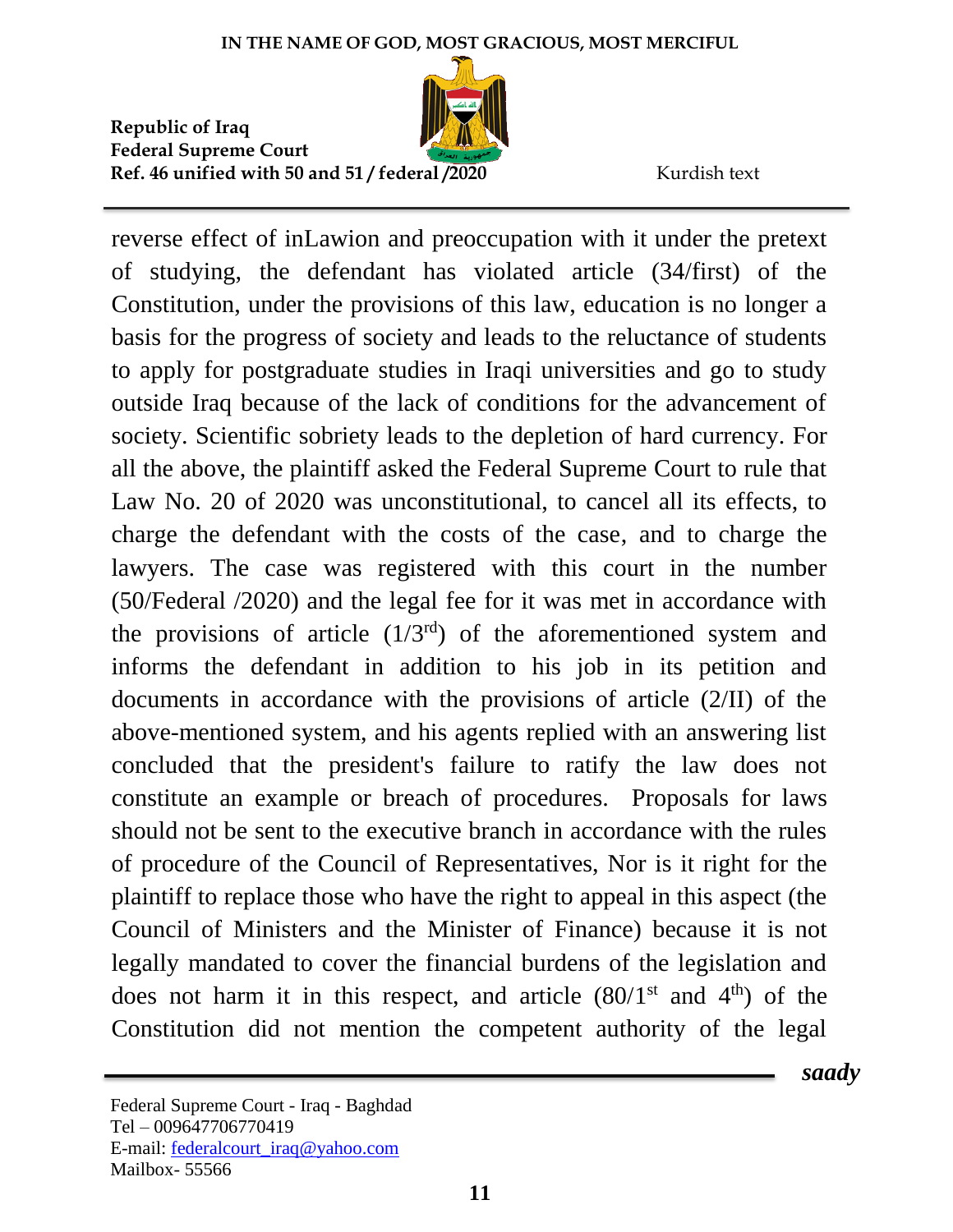

drafting either the plaintiff's objection to the title of the legislation, and the claim to confiscate the competence of the ministry in evaluating certificates and arab and foreign scientific degrees, Omission in article (2/1) although not present, as well as objecting to the determination of the structure of the mission department and on materials  $(3/3<sup>rd</sup>)$ ,  $(5/first$ and second),  $(6/4^{\text{th}})$ ,  $(12/2^{\text{nd}})$ ,  $(13/1^{\text{st}})$ ,  $(14/3^{\text{rd}})$  and  $(16)$  From the law in question as well as with regard to paragraphs (Dal, Thal, Zin, Sin, Shin, Ta, Ain, Ghain, Qaf) of the list of proceedings as well as the claim that the law is in conflict with other laws, all of this is due to the fLaw that it does not constitute a violation of the Constitution and therefore its consideration is outside the jurisdiction of the court. The Supreme Federal Ministry specified under article (93/first) of the Constitution and the Ministry of Higher Education and Scientific Research is represented by the Department of Missions and Cultural Relations is the competent body to apply the provisions of the law, which limited the task of equalizing certificates and non-Iraqi scientific and professional degrees in the department of certificate equivalence in the department of missions and cultural relations and the law in question was in accordance with the principle of equality and equal opportunities and the promotion of education and in accordance with article (34) of the Constitution, and the law limits scientific sobriety to letters and frameworks in sober universities and institutes that are determined by the Ministry of Higher Education and Scientific Research and that article (e. 5/1) of the law provided a provision identical to article (5) of instructions No. (5) of 1976 in addition to that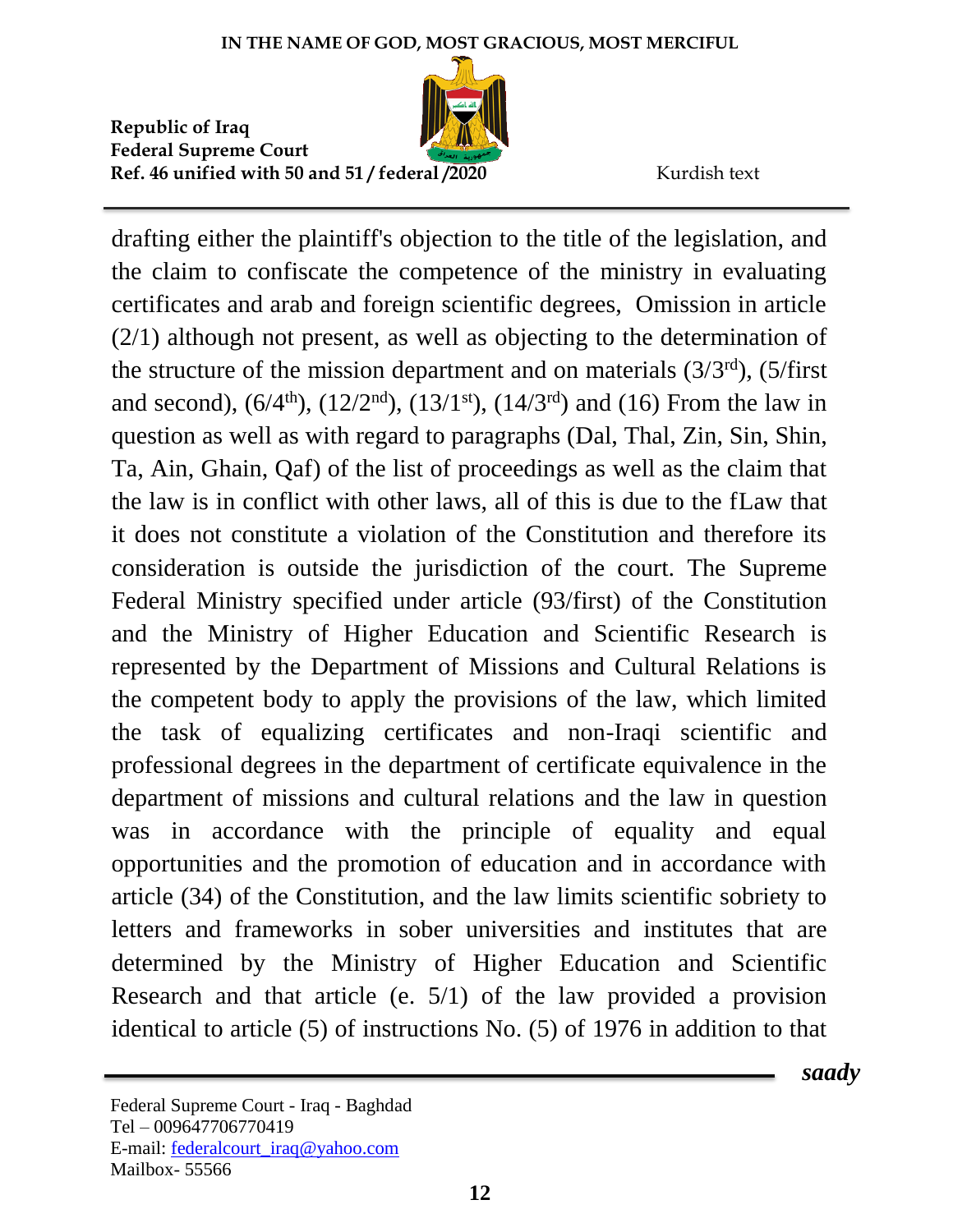

article  $(12/2<sup>nd</sup>)$  of the law came in proper application of article  $(34/3<sup>rd</sup>)$ of the Constitution where the legislator In Kurdistan province, the law (9) of 2012, which granted the scientific title to the public and private sector, was enLawed while the federal legislature granted it to the public sector only and article  $(13/1<sup>st</sup>)$  was a legislative option for the Council of Representatives and article 19/9 of the Constitution is not violated because the law in question is not part of the laws of fees and taxes, and the legislator does not see a correlation between residence and scientific sobriety and obtaining a certificate is not a combination of membership or between a work or another position and does not violate article  $(49/6<sup>th</sup>)$  of the Constitution and the reasons for the defendant's attorney's request to dismiss the plaintiff's case and charge him judicial fees, expenses and legal fees.

Third: The lawsuit (51/Federal/2020) claimed that Law No. (20) of 2020 violates the provisions of the Constitution in Article (60/First) for not submitting the bill by the executive branch and not taking its opinion on the legislation even though it will cost the state budget Large funds as well as the text of articles  $(2/1$  and 4 section  $-2-6$ <sup>th</sup>) of the Law of the Ministry of Higher Education and Scientific Research No. (40) of 1988 violated the amendment of the sectoral authority competent to evaluate certificates where its opinion was not taken and because it carries with it many One of the indicators that will have a very serious impLaw on the situation of education in Iraq in various aspects, particularly the sobriety and quality of university and academic education, in addition to distinguishing between groups of society by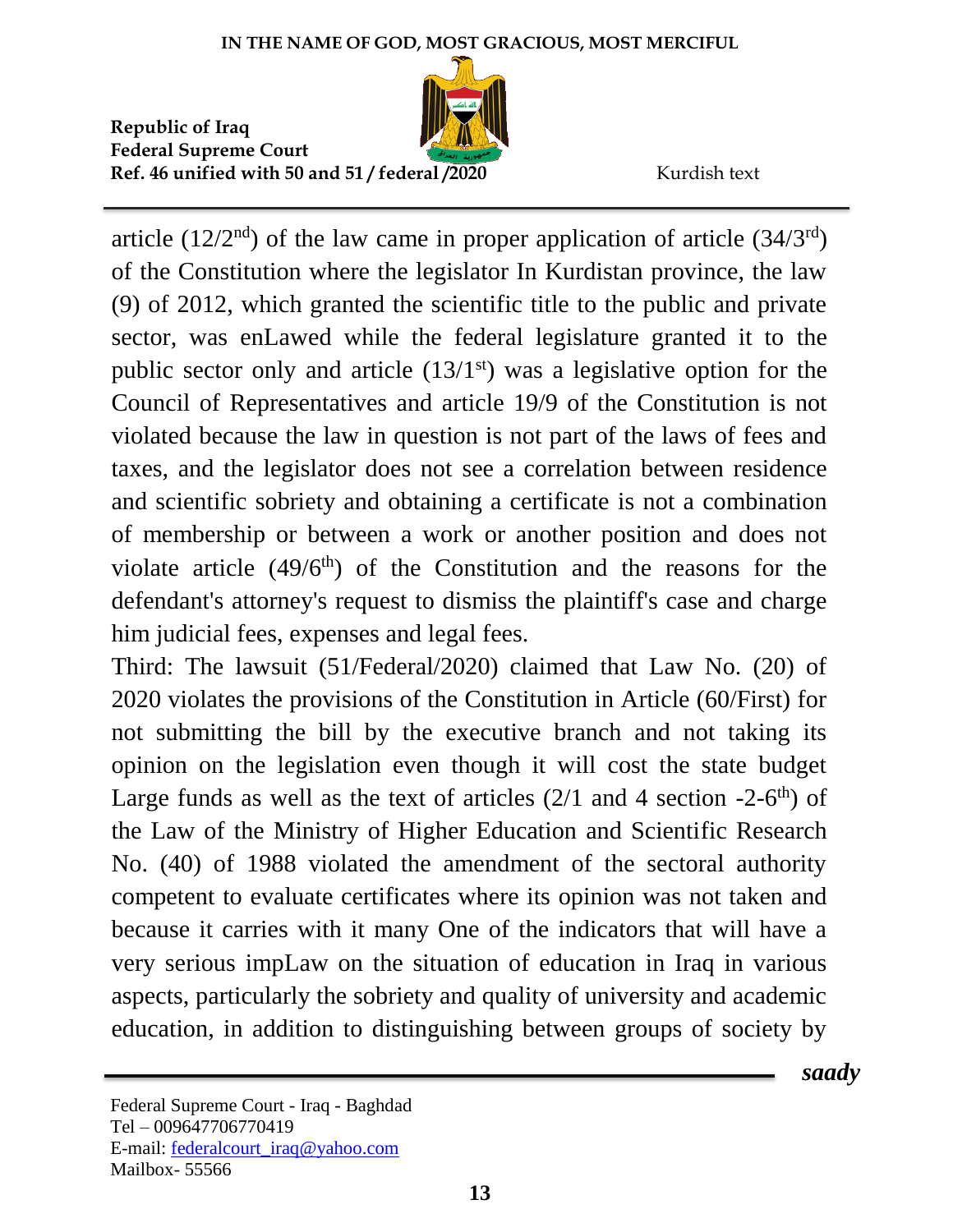

equating certificates, contrary to the provisions of articles (14 and 16) of the Constitution, so, based on the provisions of article 3 of the Iraqi Academics Association Law No. 61 of 2017, he challenged him, asking for unconstitutional rule for violating the Constitution and the Law of the Ministry of Higher Education and Scientific Research and for lacking any support for the law. The case was registered with this court in the number (51/Federal/2020) and the legal fee for it was completed in accordance with the provisions of article  $(1/3<sup>rd</sup>)$  of the aforementioned rules of procedure and the defendant is informed of its petition and documents in accordance with the provisions of article  $(2/1<sup>st</sup>)$  of the said system and answered its agents In the answer list dated 14 January 2021, the Council of Representatives has legislated laws in accordance with article  $(60/2<sup>nd</sup>)$  of the Constitution and that it passed the law in accordance with article  $(61/1<sup>st</sup>)$  of the Constitution and represents a legislative option and finally requested the dismissal of the plaintiff's case and the loading of fees and expenses. And the fees of the lawyers. After completing the required procedures in accordance with the provisions of the aforementioned rules of procedure, a date was set for the case to be heard (46/Federal/2020) and the parties were informed in accordance with the provisions of article  $(2/2<sup>nd</sup>)$  of the aforementioned rules of procedure, and on the appointed day the court was formed, and the prosecutor, Raad Touma Awad Al Amrani, attended the defendant's agent, in addition to his job, legal counsel Haitham Majid Salem and official jurist Saman Mohsen Ibrahim, and the public in presence argument proceeded. The defendant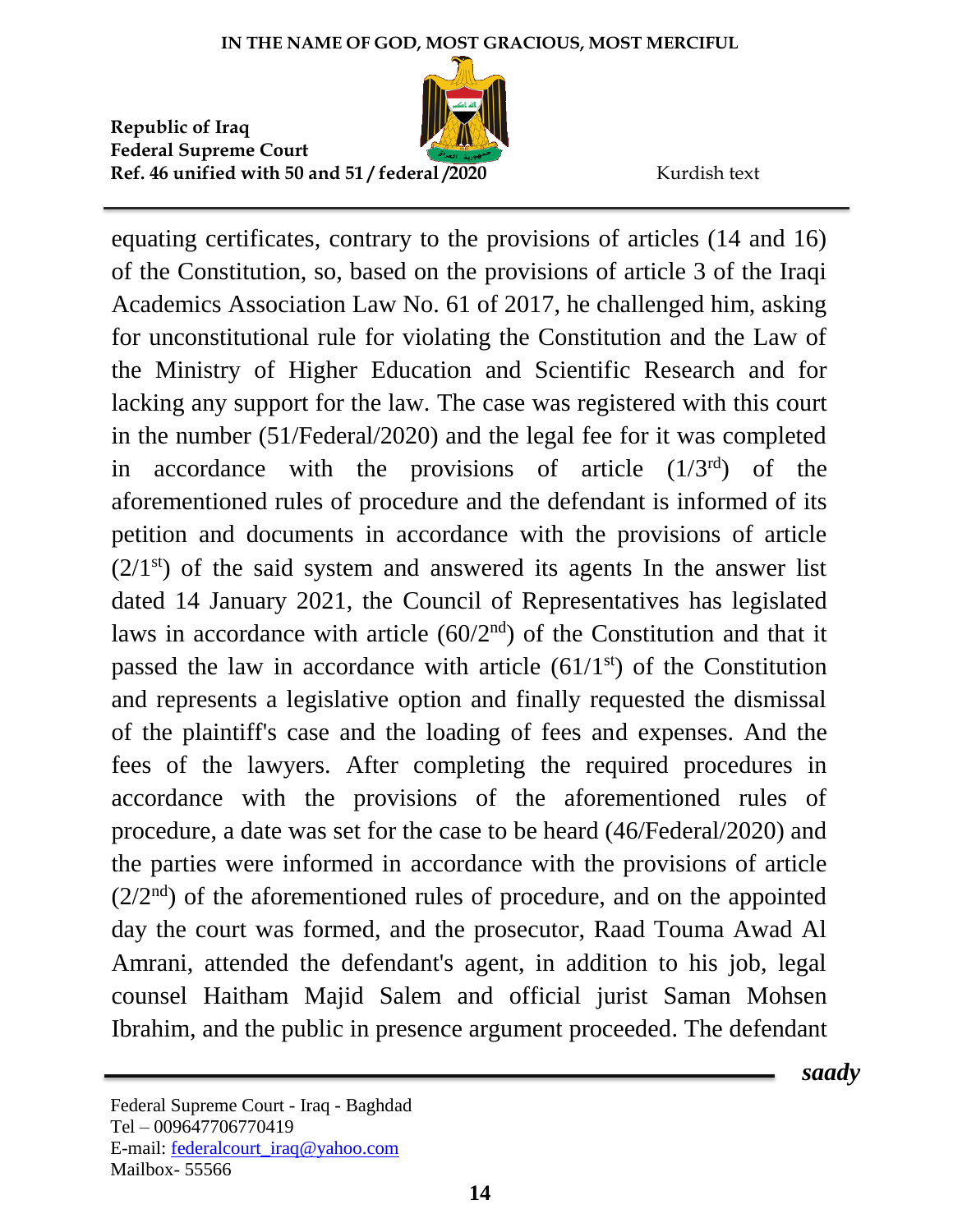

that they are requesting dismissal for the reasons on the answer list and the court noted that there are two lawsuits to challenge the same law No. (20) for 2020: the case (50/federal /2020) before it by the Minister of Higher Education and Scientific Research in addition to his job and the lawsuit (51/federal/2020) before it from The Head of Iraqi Academics accepted/ in addition to his job and that the defendant himself is the speaker of the Council of Representatives in addition to his job and that the result of the judgment in the case (46/federal /2020) affects the outcome of the lawsuits above so the court decided and based on article (76/2) of the Civil Procedures Law No. 83) 1969 Amended uniting the lawsuits with the suit (46/Federal /2020) and it was considered to be the origin and the public public hearing was initiated after the presence of the agents of the parties in the proceedings (50/federal/2020 and 51/federal/2020) and the agent of each party reiterated his statements and previous requests and since the court completed its audits of the case (46 And its units 50 and 51/Federal/2020) and all its documents and there is nothing left to say understand the conclusion of the case and appointed on 27 October 2021 the date of the decision in which the court was formed and issued the next decision.

## **The Decision:**

 Upon scrutiny and deliberation by the Federal Supreme Court, it was found that the plaintiffs claimed that the defendant, in addition to his job, had already passed a law based on the equivalent of Arab and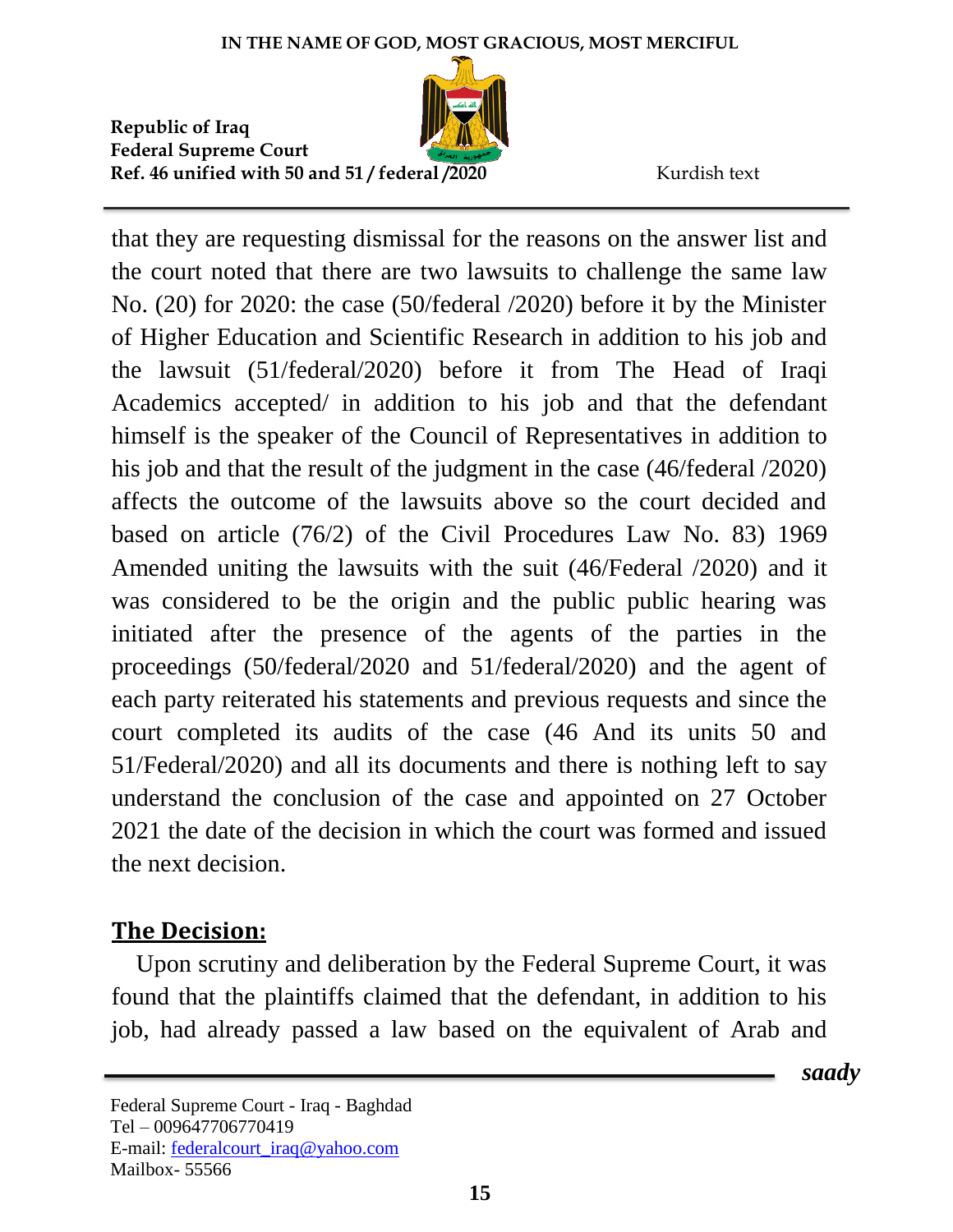

foreign degrees no. (20) of 2020, published in the Iraqi Gazette (4608) on 21/12. /2020, where it was not accompanied by the approval of the President of the Republic and was published for the duration of the legal period in addition to its association with formal and objective violations of the Constitution of the Republic of Iraq in 2005, he violated the provisions of articles  $(47)$ ,  $(60/1<sup>st</sup>)$  and  $(80/1<sup>st</sup>$  and  $2<sup>nd</sup>)$  of the Constitution The mechanism of legislation of laws has not been followed in accordance with the Constitution, which requires that proposals for laws submitted by members of the Council of Representatives or one of its competent committees be sent to the executive branch (presidency or cabinet) to be studied and made in the form of bills if they do not intersect with constitutional provisions and are consistent with the general policy of the state and thus we are in the face of the proper application of the principle of separation of powers stipulated in article (47) of the Constitution and the proper application of the principle of sharing tasks that Stipulated in articles  $(60/1<sup>st</sup>)$  and  $(80/1<sup>st</sup>$  and  $2<sup>nd</sup>)$  of the Constitution The plaintiffs further claimed that the defendant did not pay attention to the fLaw that the contested provisions of the law had arranged a significant financial burden on the public treasury without taking the government's opinion or approval, and violated the provisions of article  $(80/1<sup>st</sup>$  and  $4<sup>th</sup>)$  of the Constitution, which gave the Council of Ministers the power to plan and implement public policy, in addition to that law it is the scientific competence of the Ministry of Higher Education and Scientific Research provided for in article (4) of the Ministry Law No. (40) of 1988 amended (laying the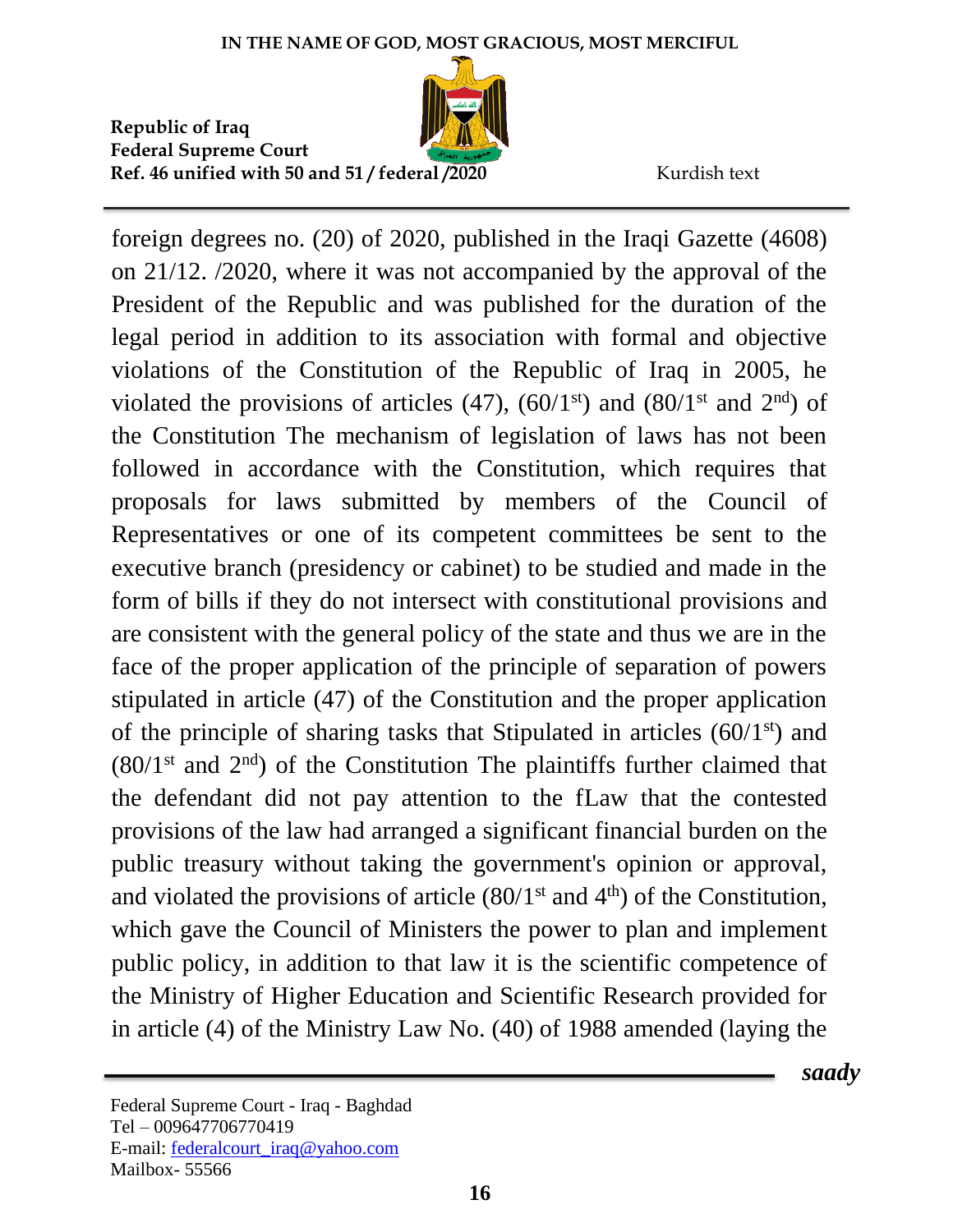

 *saady*

foundations of the calendar). For certificates and degrees Arab and foreign after the high school stage) and that the contested legislation confiscated the terms of reference of the ministry in addition to the defendant in addition to his job violated the provisions of the articles  $(16, 19/6, 34/1$ <sup>st</sup> and 47) of the Constitution when legislating the law and because it is full of many defects represented by articles  $(2/1<sup>st</sup>,$  $2<sup>nd</sup>/a$ ,  $(3/3<sup>rd</sup>$  and  $4<sup>th</sup>$ ),  $(5/1<sup>st</sup>, 2<sup>nd</sup>,$  and  $3<sup>rd</sup>)$  and  $(6/2<sup>nd</sup>)$   $(6/4<sup>th</sup>)$ ,  $(7)$ ,  $(10)$ ,  $(12/ 1<sup>st</sup>$  and  $2<sup>nd</sup>$ ),  $(13/1<sup>st</sup>$  and  $2<sup>nd</sup>)$ ,  $(14/2<sup>nd</sup>)$ ,  $(15)$  and  $(16)$  of it, so the plaintiffs requested that the law be ruled completely unconstitutional and repealed. Through scrutiny, the Court reached the following conclusions:

First: The right to education is a fundamental right critical to its great impLaw on the realization of other human rights and the importance of its consequences for economic and social development and thus its impLaw on the State and the right to education is linked to many other rights through which one can claim and protect his rights, an orderly process through which the learner is given the general foundations of knowledge in a deliberate, orderly and targeted manner, which is one of the fundamental rights that fall within the human rights since every person, regardless of his religion, ethnic or social origin, political leanings or age, has the right to education and because it is one of the basic rights regulated by the constitutional documents, the Constitution of the Republic of Iraq in 2005 came up with a set of texts and principles on education, in several places, and we find from the beginning of the preamble to the constitution that it stipulated (we are

Federal Supreme Court - Iraq - Baghdad Tel – 009647706770419 E-mail: [federalcourt\\_iraq@yahoo.com](mailto:federalcourt_iraq@yahoo.com) Mailbox- 55566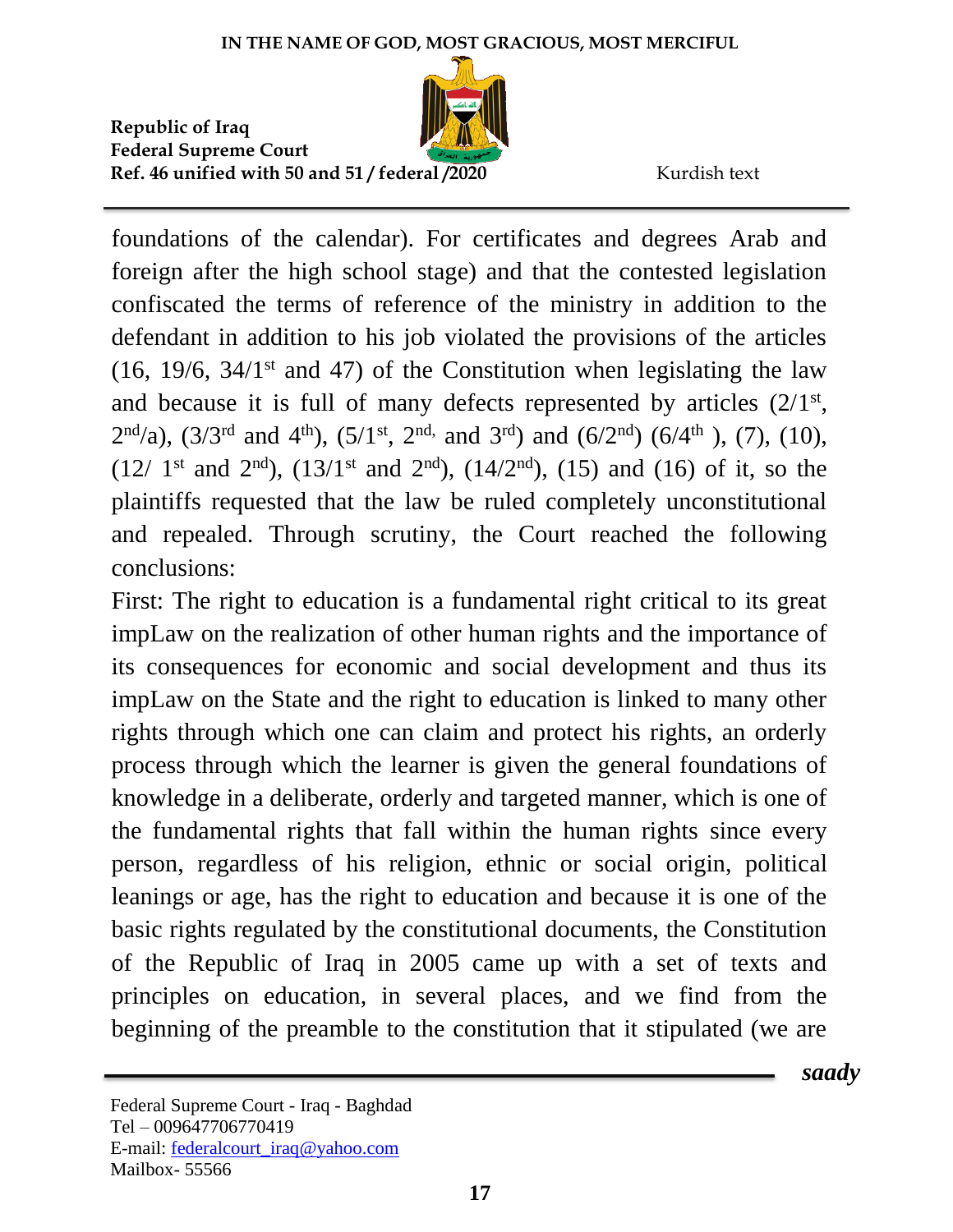

 *saady*

the sons of Mesopotamia). The home of the apostles and prophets, and the rest of the imams, the cradle of civilization, and the makers of writing) and this indicates in referring to education and its roots in the ancients in Iraq and then the text of the article  $(4/1<sup>st</sup>)$  of it refers to (guarantees the right of Iraqis to teach their children in the mother tongue ... ), and article (125) of Chapter 4 of Title V of the Constitution, entitled Local Administrations, stipulates that (this Constitution guarantees the administrative, political, cultural and educational rights of various nationalities such as Turkmen, Chaldeans, Assyrians, and other components, regulated by law) and stipulates article  $(6<sup>th</sup>)$  of the article  $(114)$  that the general educational and educational policy should be drawn up in consultation with the irregular territories and provinces of the province) and thus the constitutional legislator has drawn up a clear map of the course of the right to education and the Constitution as the rule of education. The highest legal in the state is the duty to follow and respect the rest of the authorities, so he organized rights and freedoms of various kinds, including the right to education.

Second: Article  $(34/1<sup>st</sup>)$  of the Constitution (education is a basis for the progress of society and a state-guaranteed right, which is compulsory at the primary level and the state ensures the fight against illiteracy.) Thus, education is an obligation that the State must achieve and fulfill through its constitutional institutions, especially legislative and executive, by issuing laws governing this right and the executive enforcing these texts and applying them on the ground in order to

Federal Supreme Court - Iraq - Baghdad Tel – 009647706770419 E-mail: [federalcourt\\_iraq@yahoo.com](mailto:federalcourt_iraq@yahoo.com) Mailbox- 55566

**18**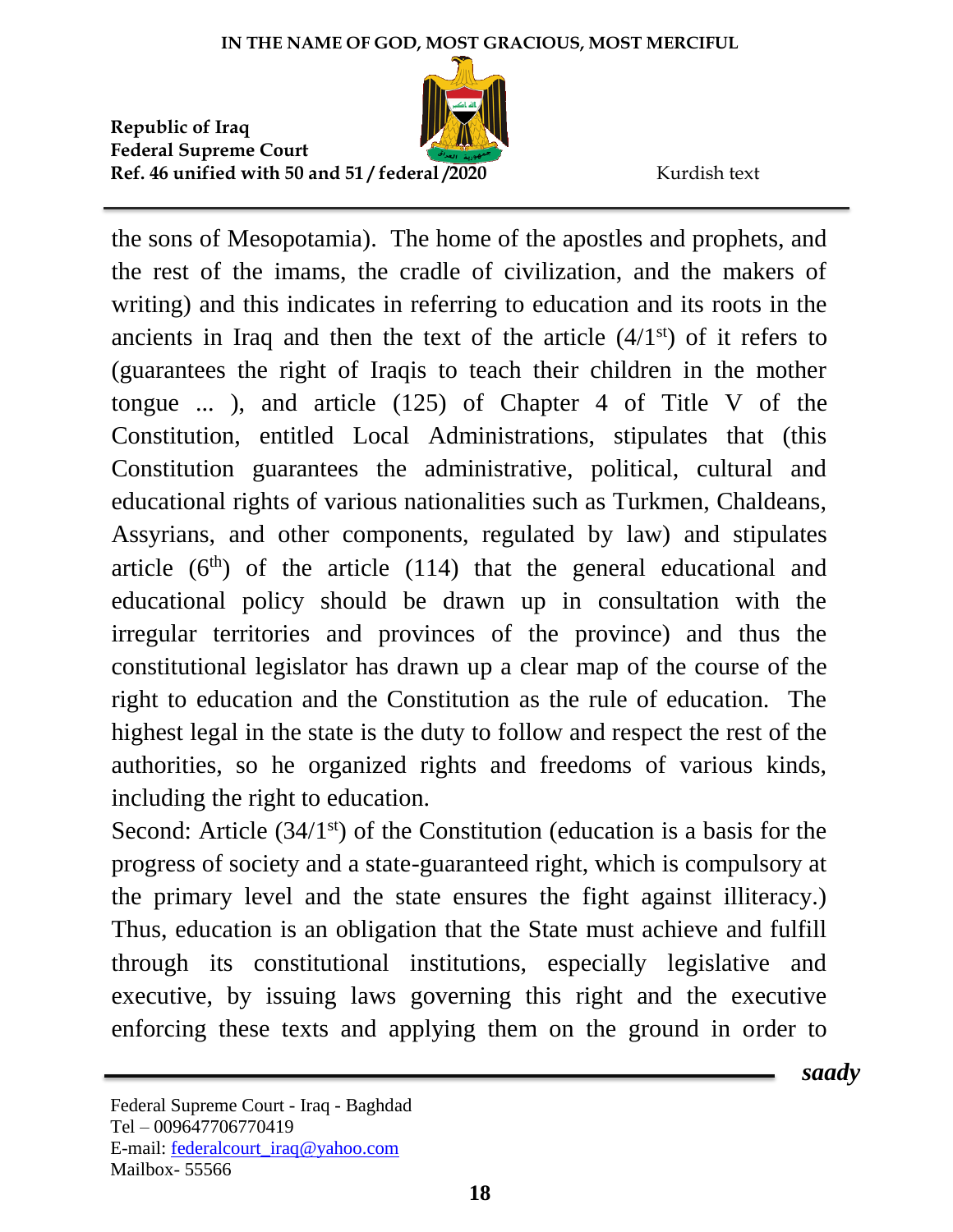

achieve their purpose and not to infringe on them contrary to the Constitution and the law, and the inclusion of various rights. Their types in constitutional texts make them gain constitutional power which considered a restriction on the state authorities and a commitment that they must fulfill, which requires the executive branch to intervene and remove all obstacles to achieving this obligation, and this obligation requires the relevant ministries to address any circumstance to achieve the people's right to education at all stages so that the establishment of obstacles to obtaining that constitutional right is a violation of that constitutional right and the Constitution has addressed the right to free education under paragraph  $(2<sup>nd</sup>)$ . Article 34, which stipulates that "free education is the right of all Iraqis at all stages" and that this right is a duty to abide by it, apply it and not be neutral from it, considering that the Constitution has made education free of charge is a right for all Iraqis, and this does not cover a certain stage of education, but covers all stages of education, and it is the responsibility of the ministries responsible for this, particularly the Ministry of Education and the Ministry of Higher Education and Scientific Research.

Third: Equal educational opportunities require equality among all citizens of the State with the opportunities available to them, and it requires equal educational opportunities to develop the capacities and talents of each individual, regardless of the material conditions of the individual or the social or economic level of the individual. The state gives students equal opportunities to receive education and obtain degrees, and scientific evaluation processes should be conducted in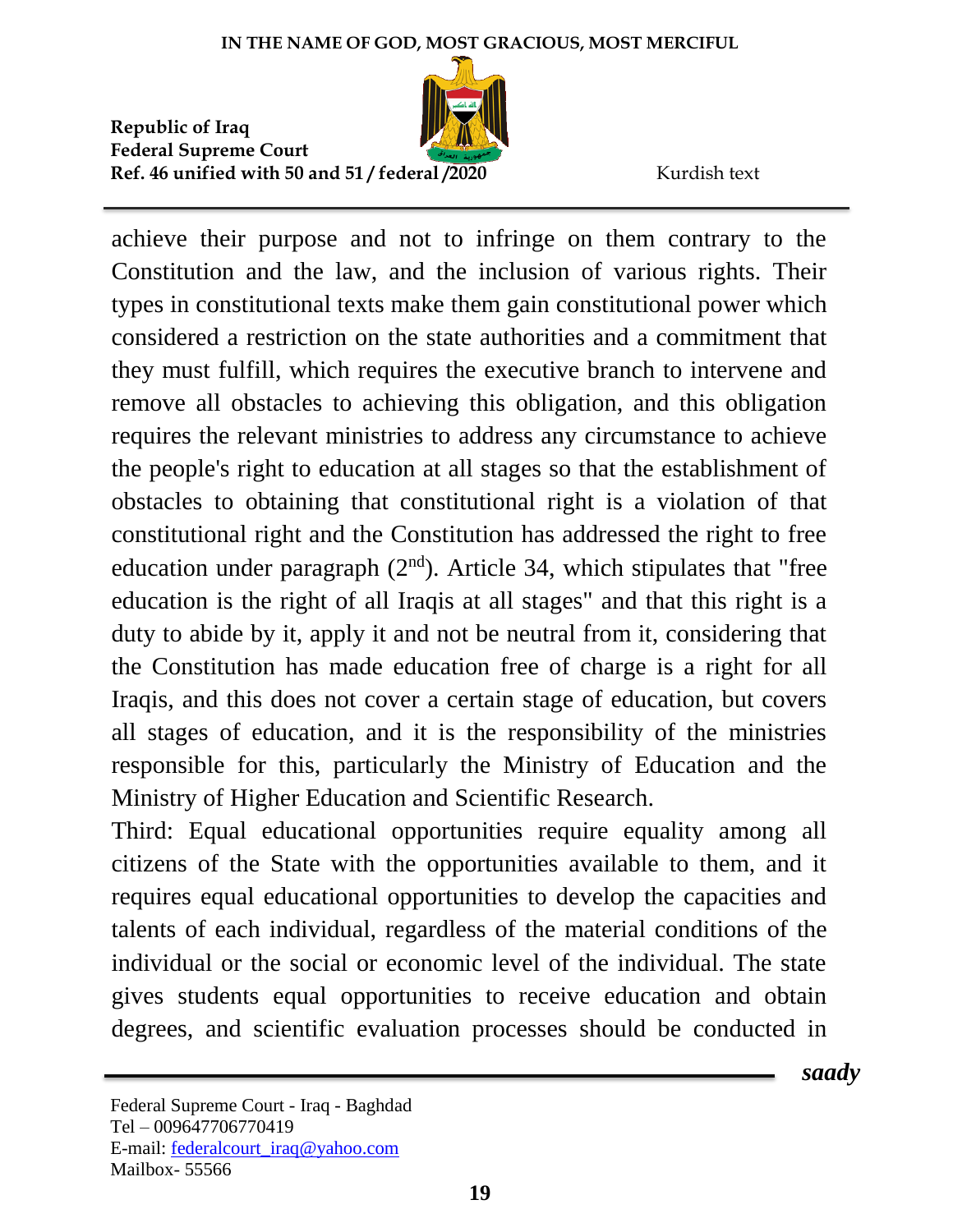

accordance with the approved scientific standards, which are supposed to be objective and fair so that they can highlight the individual differences between students in the field of educational attainment. So we sought to create our new Iraq. Without sectarian strife, no racist tendencies, no regional complex, no discrimination, and no exclusion ... Equal opportunities were granted to all) and article (14) provided for (Iraqis equal before the law without discrimination based on sex, race, nationality, origin, color, religion, doctrine, belief, opinion, economic or social status) and article (16) stated that (equal opportunities are a right guaranteed to all Iraqis, and the State ensures that the necessary measures are taken to achieve this).

Fourth: The Constitution of the Republic of Iraq 2005 adopted the subject of separation of powers in accordance with article (47) of it, which requires that federal authorities exercise their powers and functions based on the said principle and that no authority exceeds the limits of its terms of reference, as the parliamentary system in Iraq is based on the principle of cooperation, balance and mutual control between the legislative and executive branches to prevent abuse of power and tyranny by one or several persons through mechanisms and powers drawn by the Constitution for each authority of each authority. The State, in addition to the ability of the parliamentary system to accommodate all components of the Iraqi people and their participation in political decision-making, and the legislative authority in Iraq and under article (61) of the Constitution have exercised its constitutional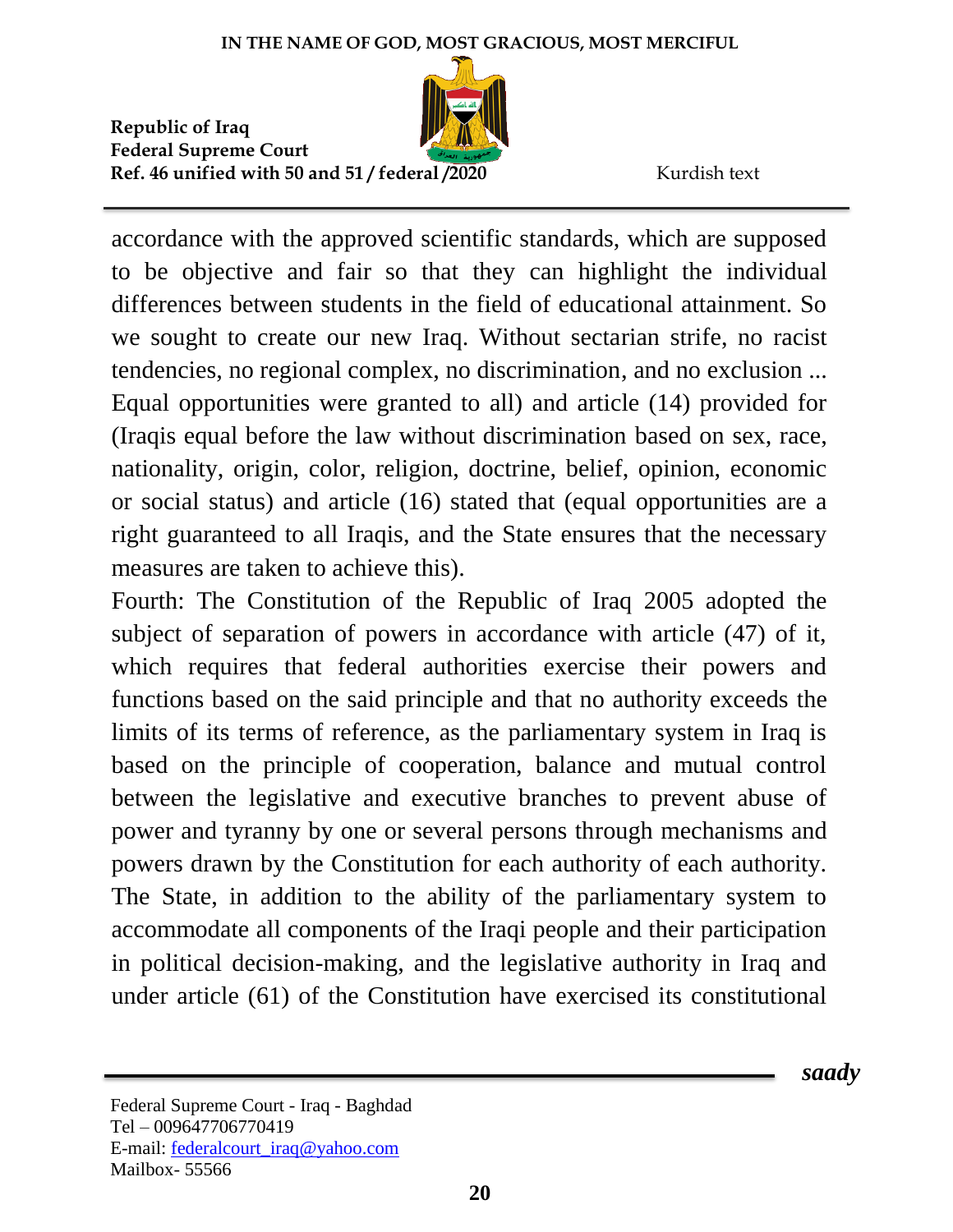

powers provided for in paragraph (I) of it (legislation of federal laws), so the contested law is a legislative option in principle.

Fifth: The Ministry of Higher Education and Scientific Research was following the instructions (5) of 1976 issued by the Council of Higher Education and Scientific Research regarding the basis of parity for Arab degrees and degrees, and these instructions have been very long and have sometimes prevented some members of society from enjoying their right to education and the right to obtain the aspirations of Iraqi students for a degree, many of whom have resorted to foreign countries to obtain some scientific certificates, which has weighed heavier The students mentioned are burdened with great financial burdens and influence the situation of the Iraqi economy, as this has led to obtaining certificates from some universities that are not charLawerized by scientific sobriety or that the procedures for obtaining these certificates are not charLawerized by their accuracy and sobriety, so the Ministry of Higher Education and Scientific Research had to research all this and find easy ways to achieve scientific sobriety and open the way for Iraqi students to get those degrees inside the country because it is not reasonable to address the grounds equivalent to Arab and foreign degrees with instructions issued on time in accordance with the circumstances prevailing in 1976, so this court finds that the challenged law No. 20 of 2020 was enLawed to address the situation of students studying outside Iraq, although its purpose is, as stated in the positive reasons (urging higher certificates while maintaining Scientific sobriety, simplification of equivalent procedures, evaluation of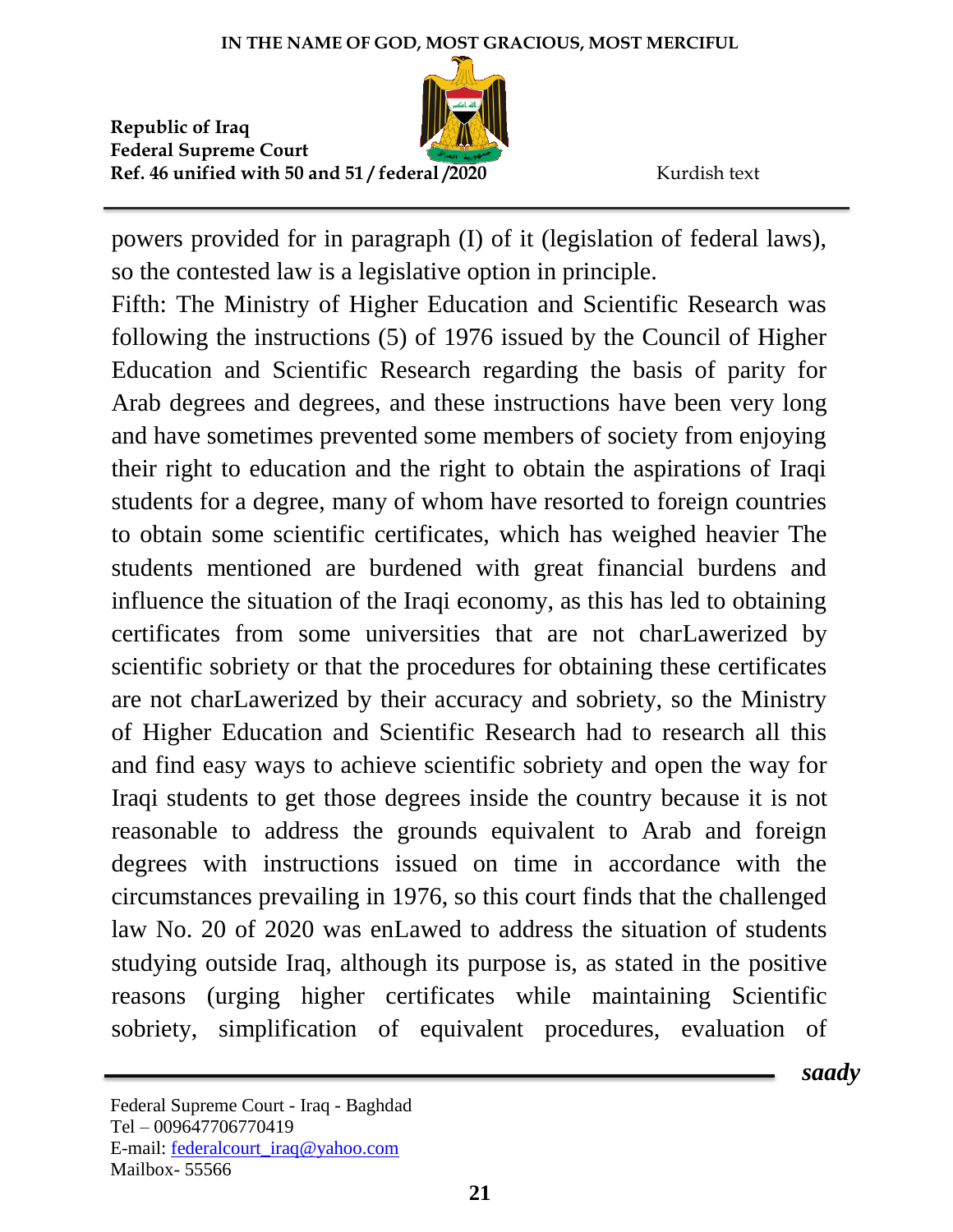

certificates and degrees, adoption of objective standards, guaranteeing the right to object and grievance against evaluation and equivalency decisions, therefore, the objective is charLawerized by a high and noble objective that justifies the purpose of the legislation to achieve the principle of obtaining the right to education, equal opportunities and equality and simplifying procedures for those wishing to do so by obtaining higher certificates in their equation and evaluation, and since education is the most important function of the state and all its federal and local institutions, this forces the state to address the solutions to those surrounding obstacles that prevent everyone from accessing education and must seek new opportunities for individual students and thus enable them to benefit from them and compete for them all according to their ability and energy in accordance with this constitutional obligation, which was targeted by the challenged law despite all this and Although the Said Law in its legislation took into account instructions No. (5) of 1976, some of its provisions violated the provisions of articles  $(14, 16, 34/1<sup>st</sup>$  and 47) of the Constitution of the Republic of Iraq 2005, requiring unconstitutionality and all of the above, the Federal Supreme Court decided the following:

First: Ruling that the term "special grades" in the article  $(2/2<sup>nd</sup>/Alif)$  of the Law is unconstitutional.

Second: Ruling that the term "embassy or cultural attache" listed in the article  $(2/2<sup>nd</sup>/Beh)$  of the law is unconstitutional.

Third: Ruling that article (2/3rd/Alif) stipulates that "the General Secretariat of the House of Representatives equals certificates issued by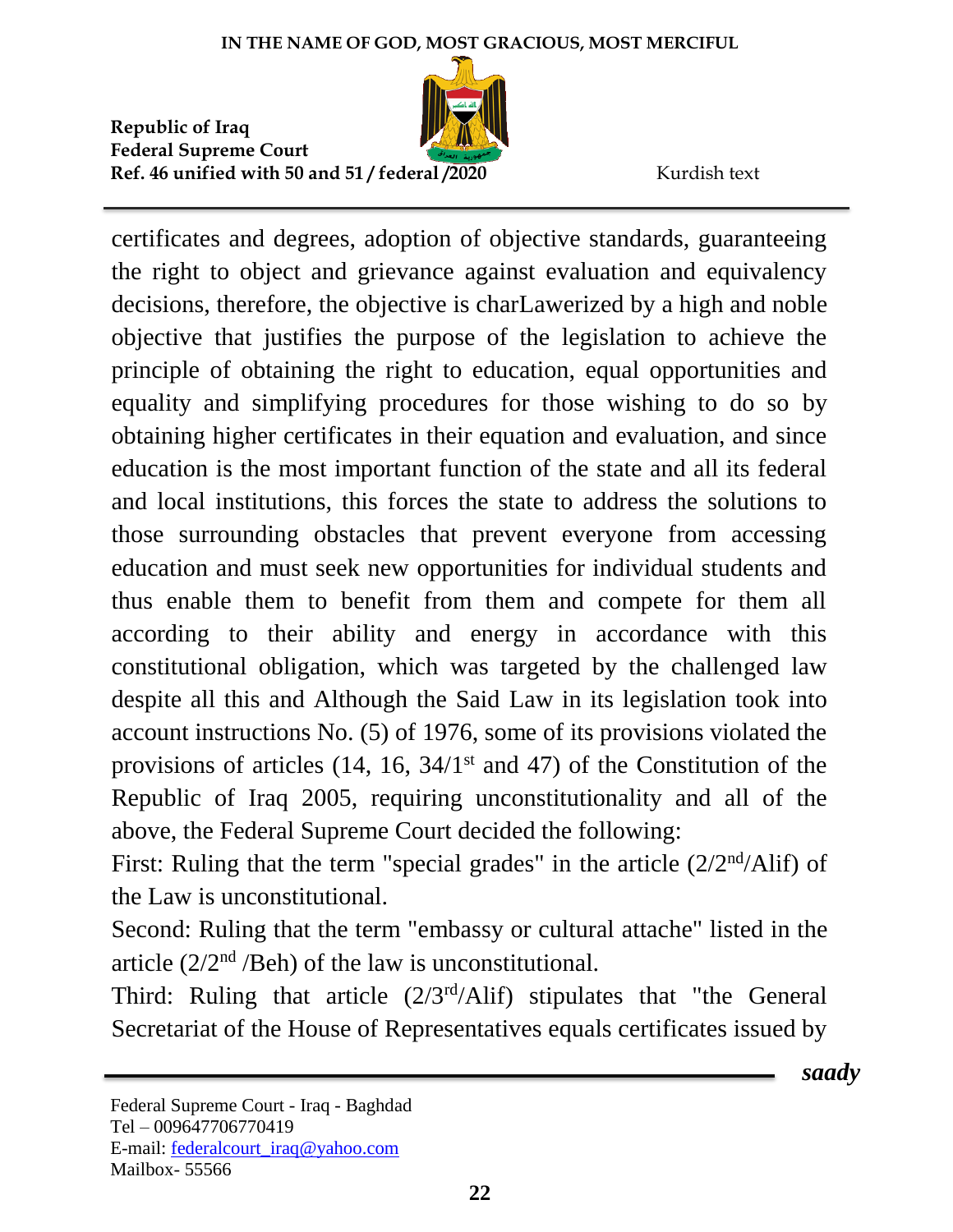

the Parliamentary Development Institute and does not take this tie as a basis to enter or teach universities."

Fourth: Ruling that the term (unless the duration of obtaining it is similar to the period required to obtain certificates eligible to enter or teach in those universities) is unconstitutional in the article  $(2/3<sup>rd</sup>/Jim)$ .

Fifth: Ruling on the unconstitutionality of article  $(2/3<sup>rd</sup>/Dal)$ , which stipulates that (other ministries and bodies equal the certificates granted to their employees through their study institutes and this tie is not taken as a basis to enter or teach universities).

Sixth: Ruling that article  $(2/3<sup>rd</sup>/Heh)$  which states (the universities concerned and the Federal Public Service Council equalize and evaluate training certificates).

Seventh: Ruling on the unconstitutionality of article  $(3/3<sup>rd</sup>)$ , which stipulates that "the functions of the Division are limited when conducting the equation and evaluation processes of the certificate to ensure that it meets the procedural aspects according to the basis of this law and does not extend to discussing the scientific aspects of the contents of letters and frameworks except on the subject of intellectual safety."

Eighth: Ruling that article  $(5/3<sup>rd</sup>/Alif and Beh)$  which states (Alif: if the student obtains a university degree. Beh: In the event of an additional high initial certificate).

Ninth: Ruling on the unconstitutionality of article (11), which stipulates (the minister has the power to approve an equation and evaluation that does not meet the residency requirement provided for in this law if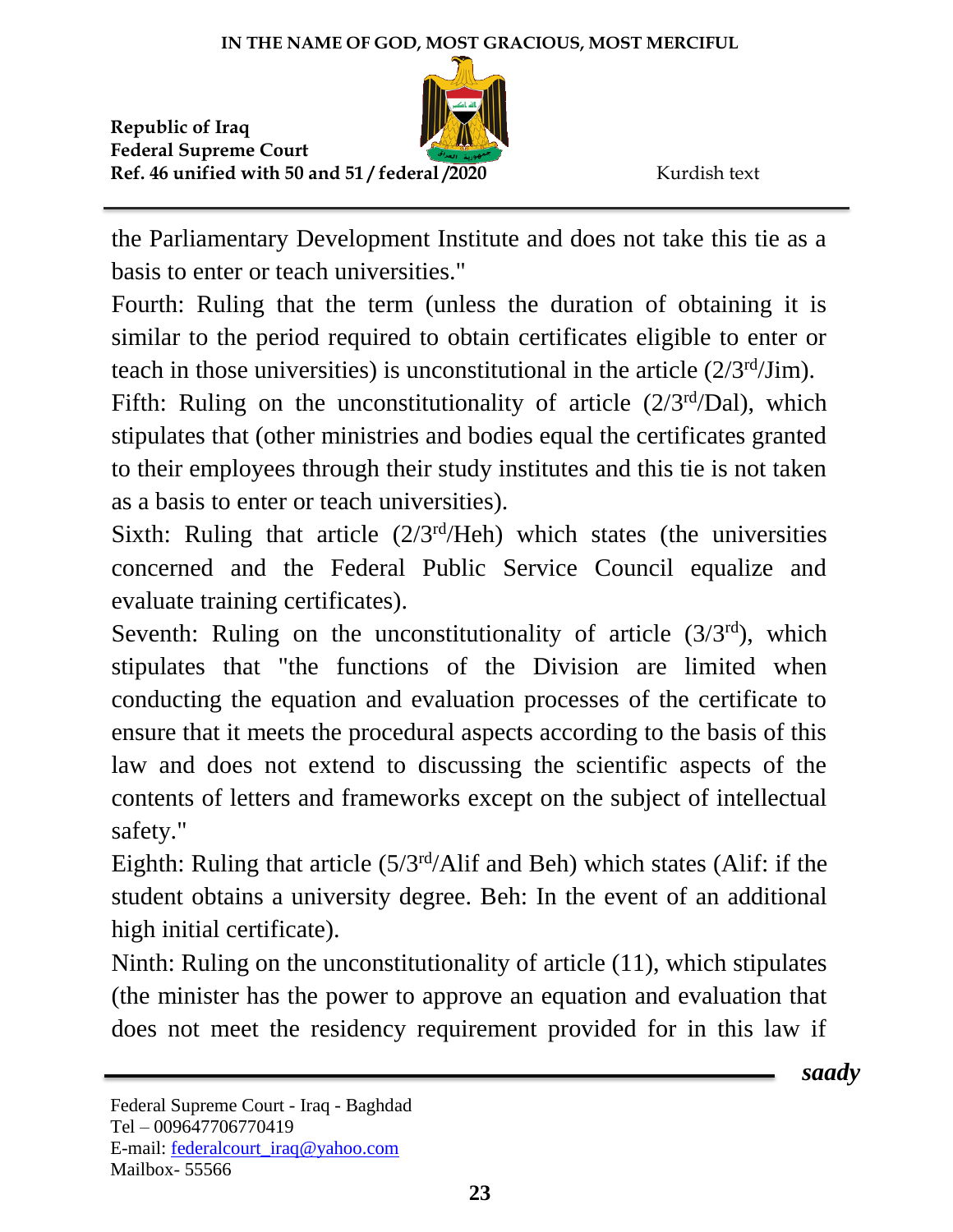

there are justified reasons that prevent the student from completing the period mentioned in this law for those not covered by article 14 of this Law).

Tenth: Ruling that article  $(12/2<sup>nd</sup>)$  which provides for (holders of higher degrees (master's or doctorate) are granted to civil servants or public servants other than those of my ministry (higher education and scientific research, Education) scientific title excluding the provisions of articles (25, 26, 27 and 28) of law No. (40) of 1988 and their previous services to obtain a higher certificate for promotion for scientific rank based on the recommendations of a scientific committee specialized in their department and coordination with committees Scientific promotions in universities, whether they are of outstanding scientific talent, have made outstanding efforts in work or scientific and technical consultation, or have been issued with valuable, original or innovative scientific research or who teach in a university, institute or training and development centers in ministries and entities not associated with the ministry without any financial impLaw and not being covered by the provisions of the University Service Law.

Eleventh: Ruling that article  $(14/2<sup>nd</sup>)$  which stipulates (excluded from the provisions of section  $(4<sup>th</sup>)$  of the article (6) of this Law covered by the provisions of Law No. (2) of 2016, Law No. (4) of 2006 amended, Law No. (20) of 2009 amended and Law No. (24) of 2005 amended or any other laws replacing the said laws and the study of research doctorates.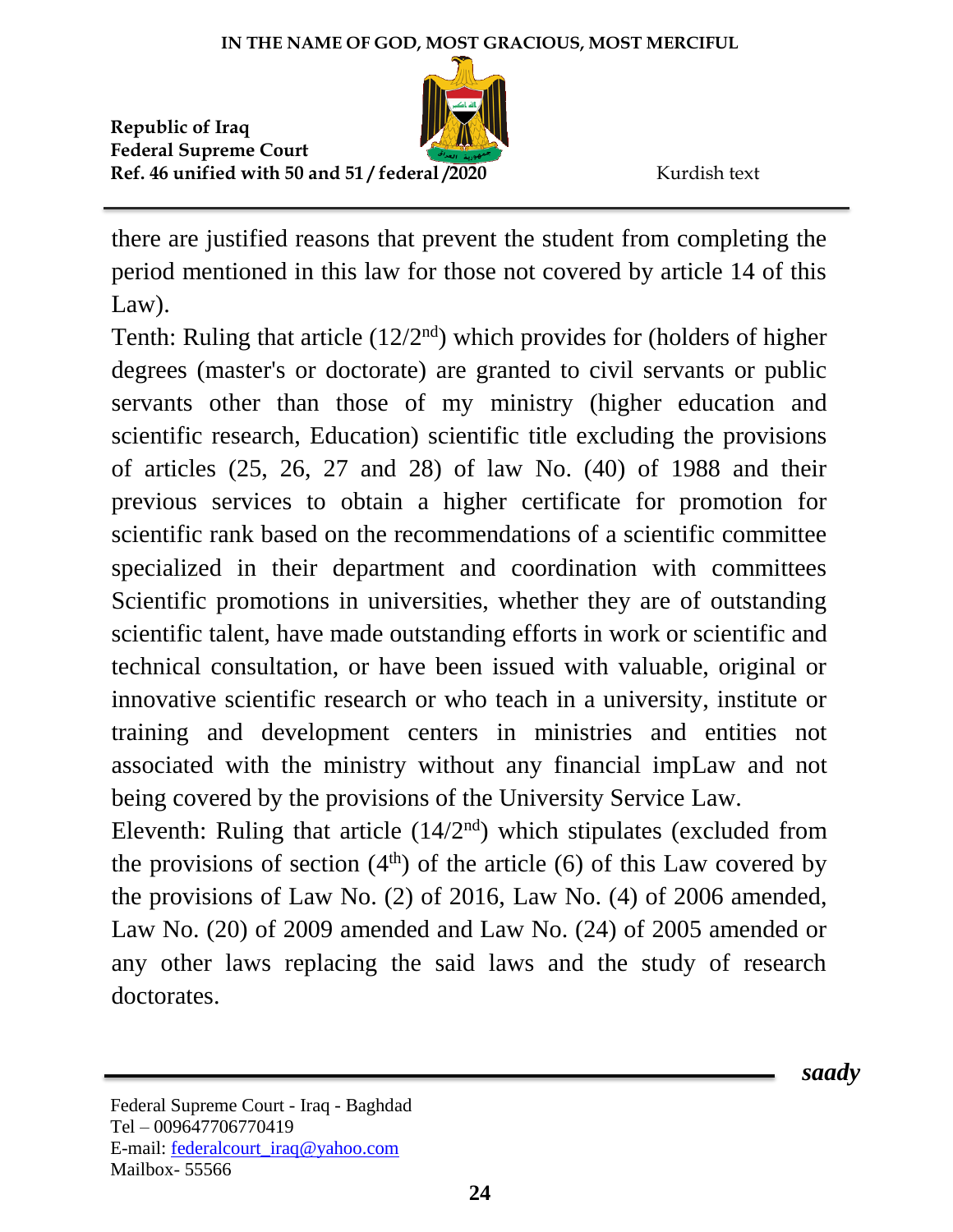

Twelfth: rejecting the plaintiffs' lawsuit the minister of higher education and scientific research/being in this capacity and the Head of Iraqi academics / being in this capacity concerning the appeal received by them regarding other articles of the law because it came as a legislative option and does not conflict with the provisions of the constitution.

Thirteenth: The plaintiff's case was dismissed by Dhia'a Wajid Abboud for failing to verify the interest in initiating the case and to burden him fees, expenses, and advocacy fees for agents of the defendant amount of 100,000 dinars distributed in accordance with the law.

Fourteenth: to burden the agents of the parties fees, expenses, and proportional legal fees in accordance with the law.

The decision has been issued unanimously, decisive, and binding for all powers according to the provisions of the articles (93,94) of the Republic of Iraq Constitution for 2005 and the articles  $(4,5/2<sup>nd</sup>)$  of the Federal Supreme Court Law No. (30) for 2005 which was amended by the Law No. (25) for 2021. The decision has been made clear on 20/Rabea'a Al-Awal/1443 Hijri which is coinciding with 27/October/2021 AD.